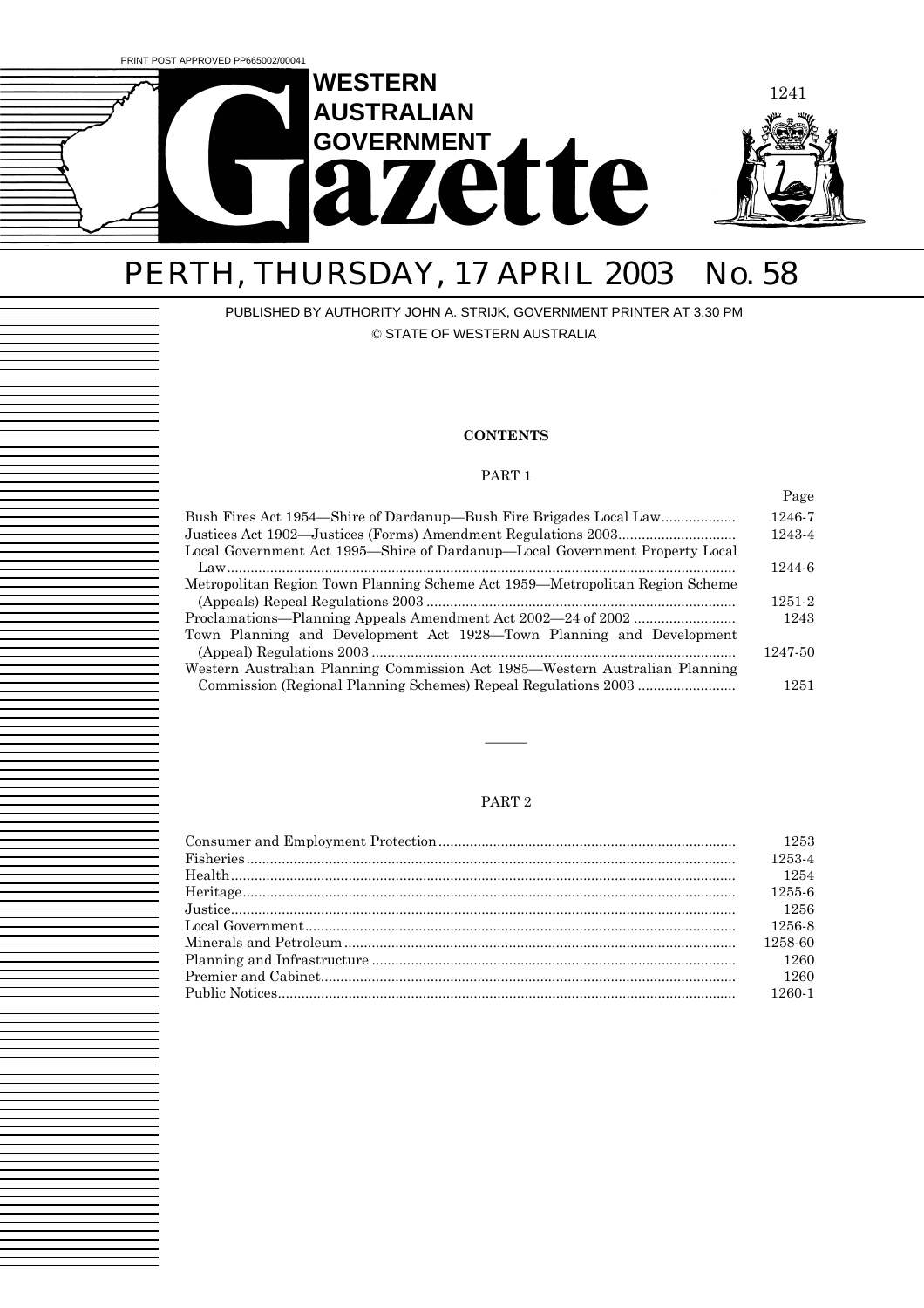## **IMPORTANT COPYRIGHT NOTICE**

© State of Western Australia

This work is copyright. Apart from any use as permitted under the *Copyright Act 1968*, no part may be reproduced by any process without written permission from the Attorney General for Western Australia. Inquiries in the first instance should be directed to the Government Printer, State Law Publisher, 10 William St, Perth 6000.

## **PUBLISHING DETAILS**

The Western Australian *Government Gazette* is published by State Law Publisher for the State of Western Australia on Tuesday and Friday of each week unless disrupted by Public Holidays or unforeseen circumstances.

Special *Government Gazettes* containing notices of an urgent or particular nature are published periodically. The following guidelines should be followed to ensure publication in the *Government Gazette*.

- ï Material submitted to the Executive Council prior to gazettal will require a copy of the signed Executive Council Minute Paper and in some cases the Parliamentary Counselís Certificate.
- ï Copy must be lodged with the Sales and Editorial Section, State Law Publisher no later than 12 noon on Wednesday (Friday edition) or 12 noon on Friday (Tuesday edition).

Postal address: Delivery address: State Law Publisher State Law Publisher P.O. Box 8448, Ground Floor,

 Perth Business Centre 6849 10 William St. Perth, 6000 Telephone: 9321 7688 Fax: 9321 7536

- ï Inquiries regarding publication of notices can be directed to the Editor on (08) 9426 0010.
- ï Lengthy or complicated notices should be forwarded early to allow for preparation. Failure to observe this request could result in the notice being held over.

If it is necessary through isolation or urgency to fax copy, confirmation is not required by post. *If original copy is forwarded later and published, the cost will be borne by the advertiser.*

## **ADVERTISING RATES AND PAYMENTS**

EFFECTIVE FROM 1 JULY 2002 (Prices include GST).

Deceased Estate notices, (per estate)-\$21.10

Real Estate and Business Agents and Finance Brokers Licences, (per notice)–\$49.20

Other articles in Public Notices Section—\$49.20 (except items of an exceptionally large nature. In these instances arrangements will be made for pricing the notice at time of lodging).

All other Notices

Per Column Centimetre–\$9.80

Bulk Notices-\$183.00 per page

Clients who have an account will be invoiced for advertising charges.

Clients without an account will need to pay at time of lodging the notice.

## **SPECIAL PUBLICATION NOTICE** GOVERNMENT GAZETTE-EASTER 2003

Advertisers are advised to note the following changes to publication dates for *Government Gazette* over the Easter period 2003.

## **EASTER ISSUES:**

**THURSDAY 17 APRIL** (Copy closes Tuesday 15 April at 12.00 noon) **THURSDAY 24 APRIL** (Copy closes Tuesday 22 April at 12.00 noon) **TUESDAY 29 APRIL** (Copy closes Thursday 24 April at 12.00 noon)

There will be no edition for TUESDAY 22 APRIL.

Any enquiries should be directed to John Thompson, Phone (08) 9426 0010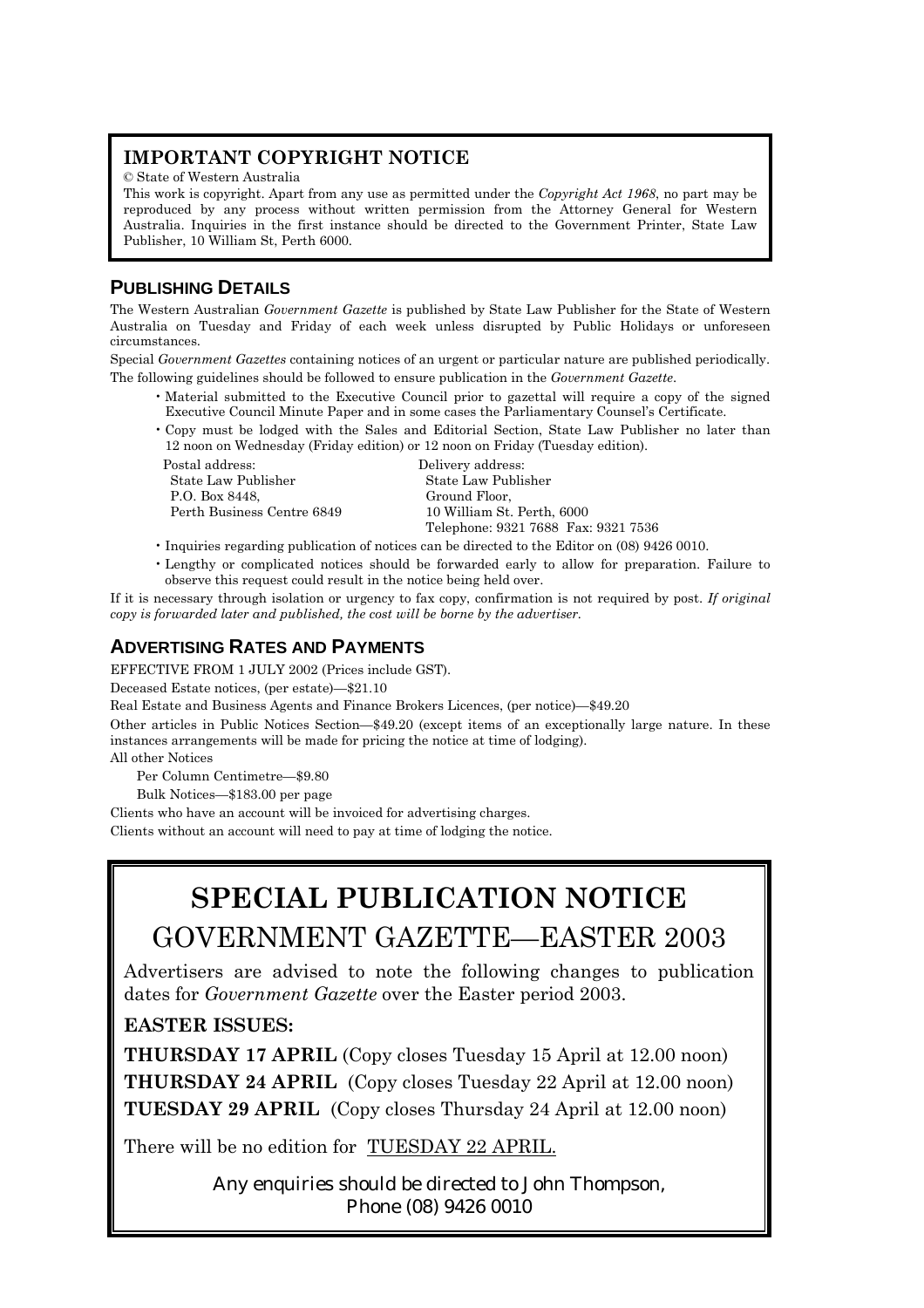## *<u>d</u>* **PART 1**

## **PROCLAMATIONS**

**AA101\***

#### **PLANNING APPEALS AMENDMENT ACT 2002**

24 of 2002

PROCLAMATION

WESTERN AUSTRALIA John Sanderson, Governor. [L.S.] } By His Excellency Lieutenant General John Murray Sanderson, Companion of the Order of Australia, Governor of the State of Western Australia.

I, the Governor, acting under section 2 of the *Planning Appeals Amendment Act 2002*, and with the advice and consent of the Executive Council, fix 18 April 2003 as the day on which that Act comes into operation.

Given under my hand and the Public Seal of the State on 15 April 2003. By Command of the Governor,

ALANNAH MacTIERNAN, Minister for Planning and Infrastructure.

#### GOD SAVE THE QUEEN !

#### **JUSTICE**

**JU301\***

Justices Act 1902

## **Justices (Forms) Amendment Regulations 2003**

Made by the Governor in Executive Council.

#### **1. Citation**

These regulations may be cited as the *Justices (Forms) Amendment Regulations 2003*.

#### **2. The regulations amended**

The amendments in these regulations are to the *Justices (Forms) Regulations 1982*\*.

[\* *Reprinted as at 31 July 2000. For amendments to 21 January 2003 see 2001 Index to Legislation of Western Australia, Table 4, p. 184*.]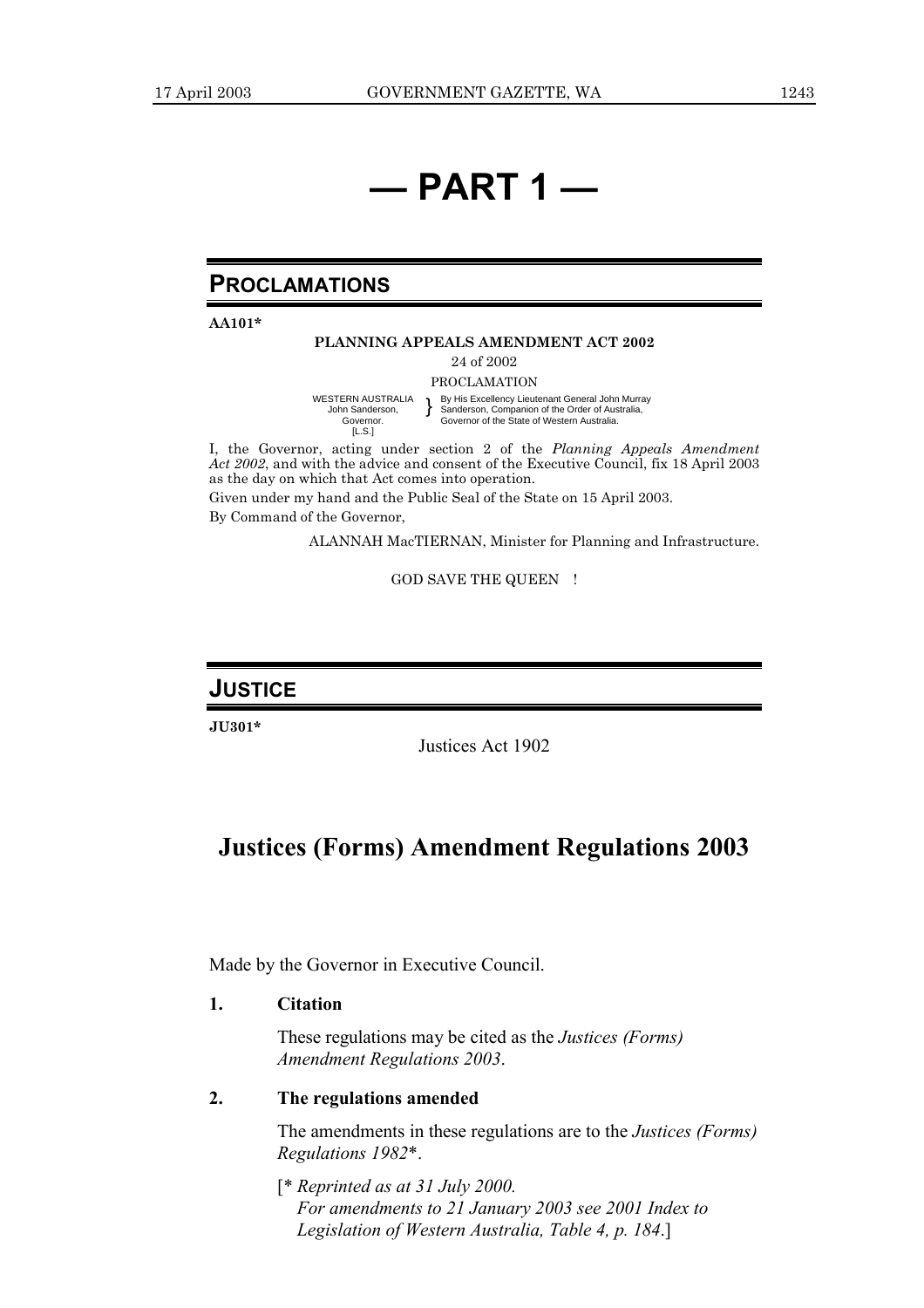î.

#### **3. Schedule amended**

(1) The Schedule Form 10 is amended in the heading by inserting after "*JUSTICES ACT 1902*" —

 $\frac{1}{s}$   $\frac{98(3)}{b}$  ...

(2) The Schedule Form 10 Part B is amended by deleting " $preliminary"$  and inserting instead  $-$ 

 $\cdot$  procedural  $\cdot$ .

(3) The Schedule Form 10 Part C is amended in the first paragraph by deleting "preliminary" and inserting instead —

procedural ".

(4) The Schedule Form 10 Part C is amended by deleting the paragraph beginning with "If you plead not guilty" and inserting instead —

ì

If you plead not guilty or if you do not plead, the charge will be adjourned to a further hearing in the court of petty sessions prior to committal to the Supreme or District Court, and you will be given a notice explaining the procedures in that hearing.

By Command of the Governor,

M. C. WAUCHOPE, Clerk of the Executive Council.

## **LOCAL GOVERNMENT**

**LG301\***

#### **LOCAL GOVERNMENT ACT 1995**

*Shire of Dardanup*

#### LOCAL GOVERNMENT PROPERTY LOCAL LAW

Under the powers conferred by the Local Government Act 1995 and under all other powers enabling it, the Council of the Shire of Dardanup resolved on the 8th April 2003 to make the following Local Law.

The Local Government Property Local Law of the Shire of Moora published in the Government Gazette of 29 November 1999, is adopted as a Local Law of the Shire of Dardanup with the modifications which follow-

#### **1. Preliminary**

Wherever the Shire of Moora is mentioned in the local law substitute Shire of Dardanup.

#### **2. Clause 1.2 - Definitions**

 $2.1$  In the appropriate alphabetical position insert—

- ìboatî means any ship, vessel or structure capable of being used in navigation by water, however propelled or moved, and includes a jet ski;"
- 2.2 In the definition of "vehicle", add a new paragraph—

 $"$ (e) a boat."

#### **3. Clause 3.13 Activities needing a permit**

3.1 In clause  $3.13(1)$  –

Add paragraph (p) conduct or take part in any gambling game or contest or bet, or offer to bet, publicly.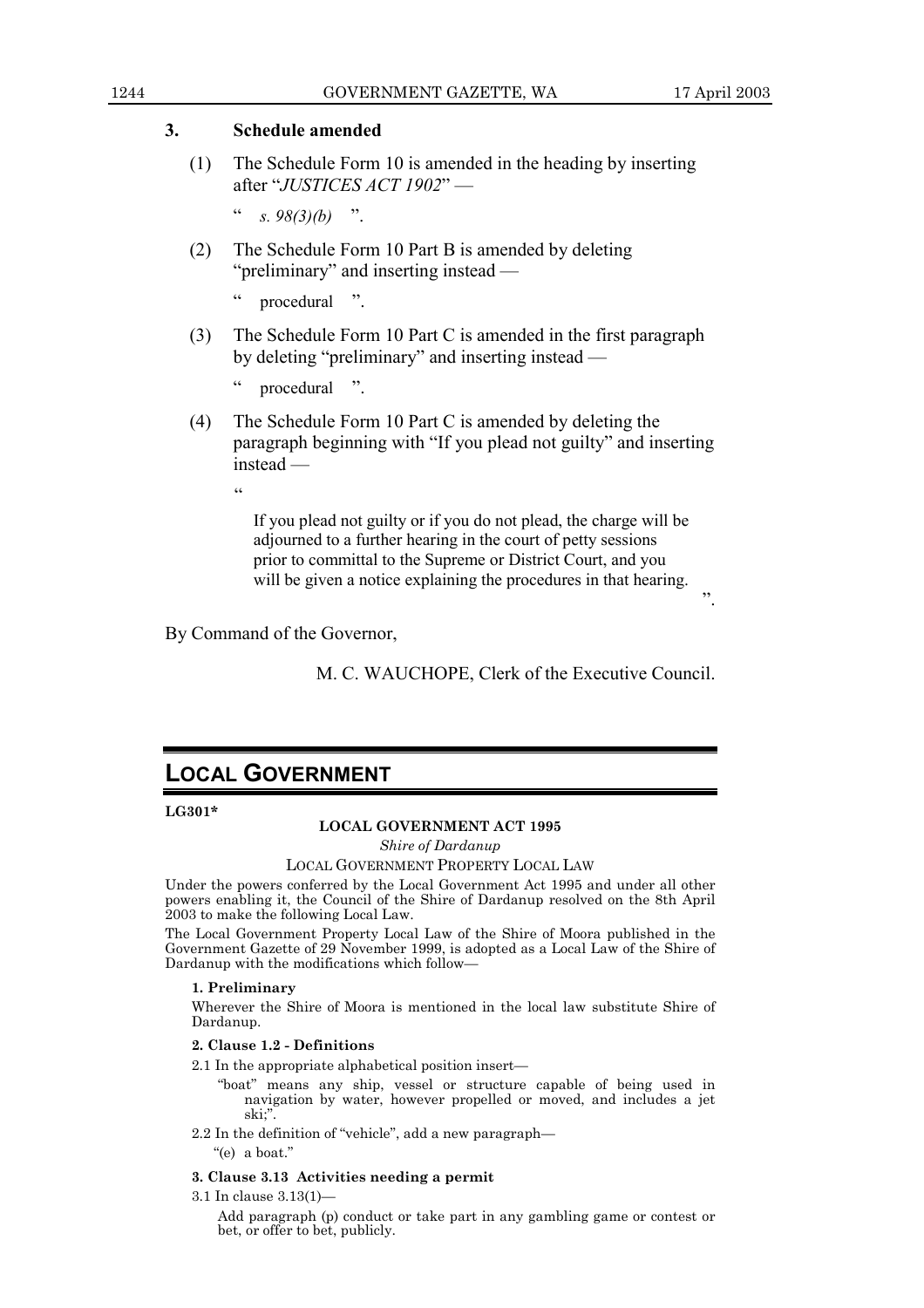#### **4. Clause 2.7 - Activities which may be pursued on specified Local Government Property.**

4.1 In clause 2.7(1), renumber paragraphs (e) to (h) inclusive to (g) to (j) respectively and insert the following two paragraphs-

ì(e) launch, beach or leave a boat;

(f) take or use a boat, or a particular class of boat; $\dddot{ }$ 

4.2 In clause  $2.7(2)(d)$ , insert "boats," after "vehicles," in both places where this occurs.

#### **5. PART 4 - BEHAVIOUR ON ALL LOCAL GOVERNMENT PROPERTY**

5.1 In clause 4.3 (1) delete reference to injure and injuring.

#### **6. Part 5 - Division 1 - Swimming pool areas.**

Deleted.

**7. Part 7 - Jetties and Bridges** (Shire of Moora deleted this provision)

#### 7.1 Re-insert the following clauses— *Division 1 - Preliminary*

#### **Interpretation**

7.1 (1) This Part only applies to bridges and jetties which are local government property.

 $(2)$  In this Part-

**ìjettyî** means any jetty, pier, wharf or landing place which is local government property; and

**ìbulk cargoî** means bulk produce, such as grain, coal, oil or mineral ore, which is not packaged.

#### *Division 2 – Consents and fees*

#### **Application for consent and application fee**

7.2 (1) Where a person is required to obtain the consent of the local government under this Part, the person is to apply for that consent in the manner required by the local government.

(2) The local government may require an application for consent made under subclause (1) to be accompanied by a fee.

(3) If an application for consent is not made in the manner required by the local government or the fee which is to accompany that application is not paid, the local government may refuse to consider the application for consent.

(4) The local government shall give its decision on an application for consent, in writing to the person who applied for that consent.

(5) Where a fee is referred to in this Part, the fee must be imposed and determined by the local government under and in accordance with sections 6.16 to 6.19 of the Act.

#### *Division 3 - Prohibitions on use of jetty*

#### **When use of jetty is prohibited**

7.3 A person shall not land at, use or go on any part of a jetty which is—

- (a) under construction or repair; or
- (b) closed,

unless that person has first obtained the consent of the local government.

#### *Division 4 - Mooring boats to jetties*

#### **Method of mooring boat**

7.4 A person in control of a boat shall not moor or make fast the boat to a jetty, or to any part of the jetty, except to such mooring piles, ring bolts or other fastenings as are provided.

#### *Division 5 – When boats may remain at jetty*

#### **When boat may remain moored**

7.5 A person in control of a boat shall not moor or make fast the boat to a jetty unless-

(a) the boat is in distress and then only to effect the minimum repairs necessary to enable the

boat to be moved elsewhere;

(b) the embarking or disembarking of passengers is in progress, and then not for a consecutive period exceeding 2 hours without the prior consent of the local government;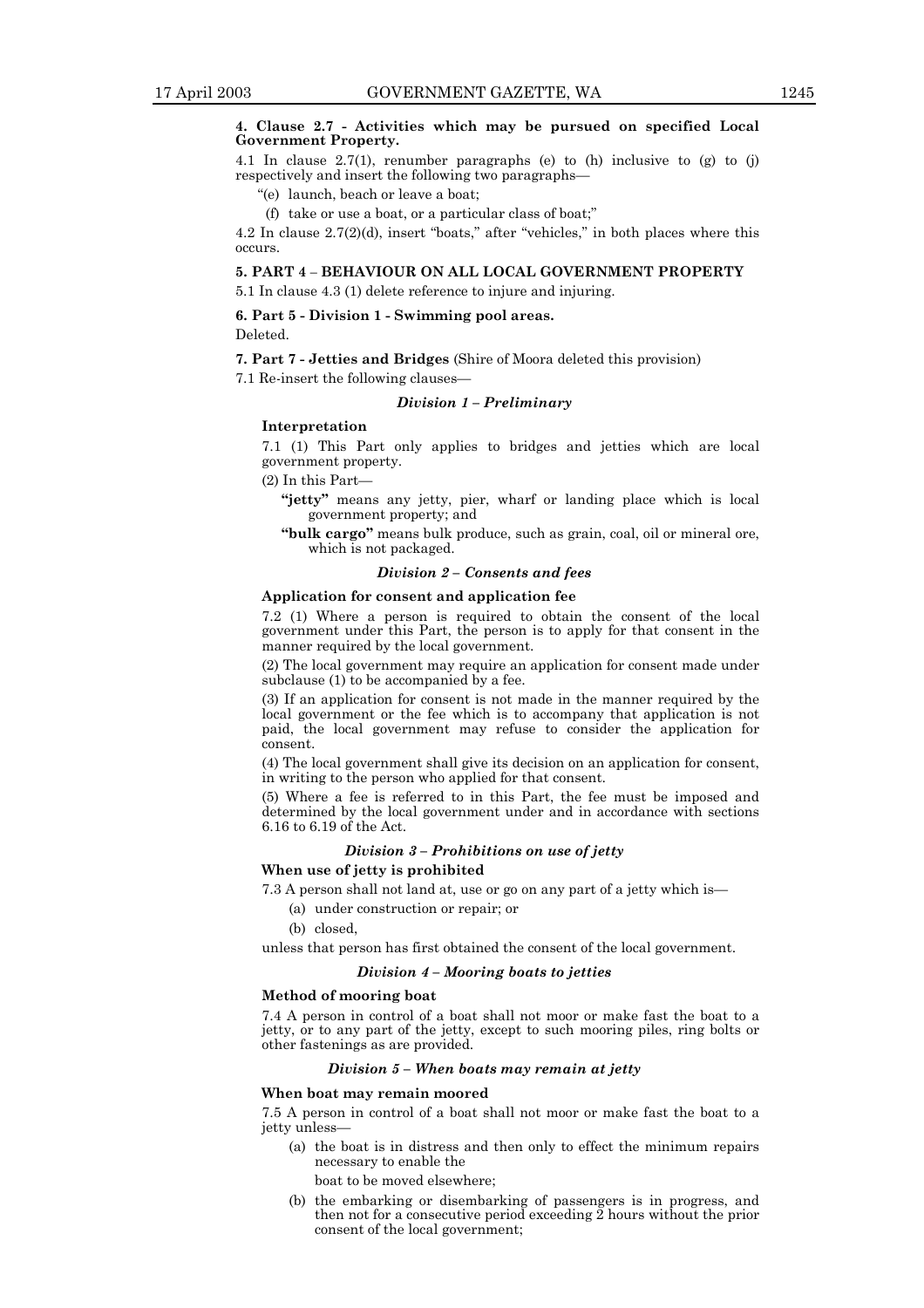- (c) the loading or discharging of cargo or other goods is in progress in accordance with Division 7; or
- (d) where the boat is used at that time for commercial purposes, the person has first paid the

fee (if any) for such mooring or making fast to the local government.

#### **Authorized person may order removal of boat**

7.6 Notwithstanding anything to the contrary in this Part, a person in control of a boat moored or fastened to or alongside a jetty shall remove it immediately upon being directed to do so by an authorized person.

#### *Division 6 – Launching of boats*

#### **Restrictions on launching**

7.7 A person shall not launch a boat from or over any jetty (other than a boat ramp) unless she or he has first obtained the consent of the local government.

#### *Division 8 - Polluting surrounding area*

#### **Polluting surrounding area**

7.13 A person shall not tip or deposit anything on to a jetty so as to pollute the surrounding area.

#### *Division 9 - Fishing from jetties and bridges*

#### **Limitations on fishing**

 $7.9$  A person shall not-

- (a) fish from a jetty or a bridge so as to obstruct or interfere with the free movement of a boat approaching or leaving the jetty or the bridge or so as to unreasonably interfere with the use of the jetty or the bridge by any other person; or
- (b) hang or spread a fishing net from, on or over any part of a jetty or a bridge.

7.2 Division 7 – Clauses 7.8 to 7.12 – Cargo or other goods – Deleted.

#### **8. PART 10 - MISCELLANEOUS**

8.1 In clause 10.4 (2)(a) delete references to boat.

**9. Local Laws renumbered accordingly.**

Dated this 8 April 2003. The Common Seal of the Shire of Dardanup was affixed in the presence of

> M. T. BENNETT, President. M. L. CHESTER, Chief Executive Officer.

**LG302\***

#### **BUSH FIRES ACT 1954**

*Shire of Dardanup*

#### BUSH FIRE BRIGADES LOCAL LAW

Under the powers conferred by the Bush Fires Act 1954 and under all other powers enabling it, the Council of the Shire of Dardanup resolved on the 8th April 2003 to make the following Local Law.

The Bush Fire Brigades Local Law of the Shire of Bridgetown-Greenbushes published in the Government Gazette of 20 October 2000, is adopted as a Local Law of the Shire of Dardanup with the modifications which follow.

#### **1 Preliminary**

1.1 Wherever the "Shire of Bridgetown-Greenbushes" is mentioned in the Local Law substitute "Shire of Dardanup"

#### 1.2 In clause 1.2 delete the definition of "Bush Fire Management **Committeeî.**

1.3 Wherever "Bush Fire Management Committee" or "Management Committee" are mentioned in the Local Law substitute "Bush Fire Advisory Committee" and ìAdvisory Committeeî respectively.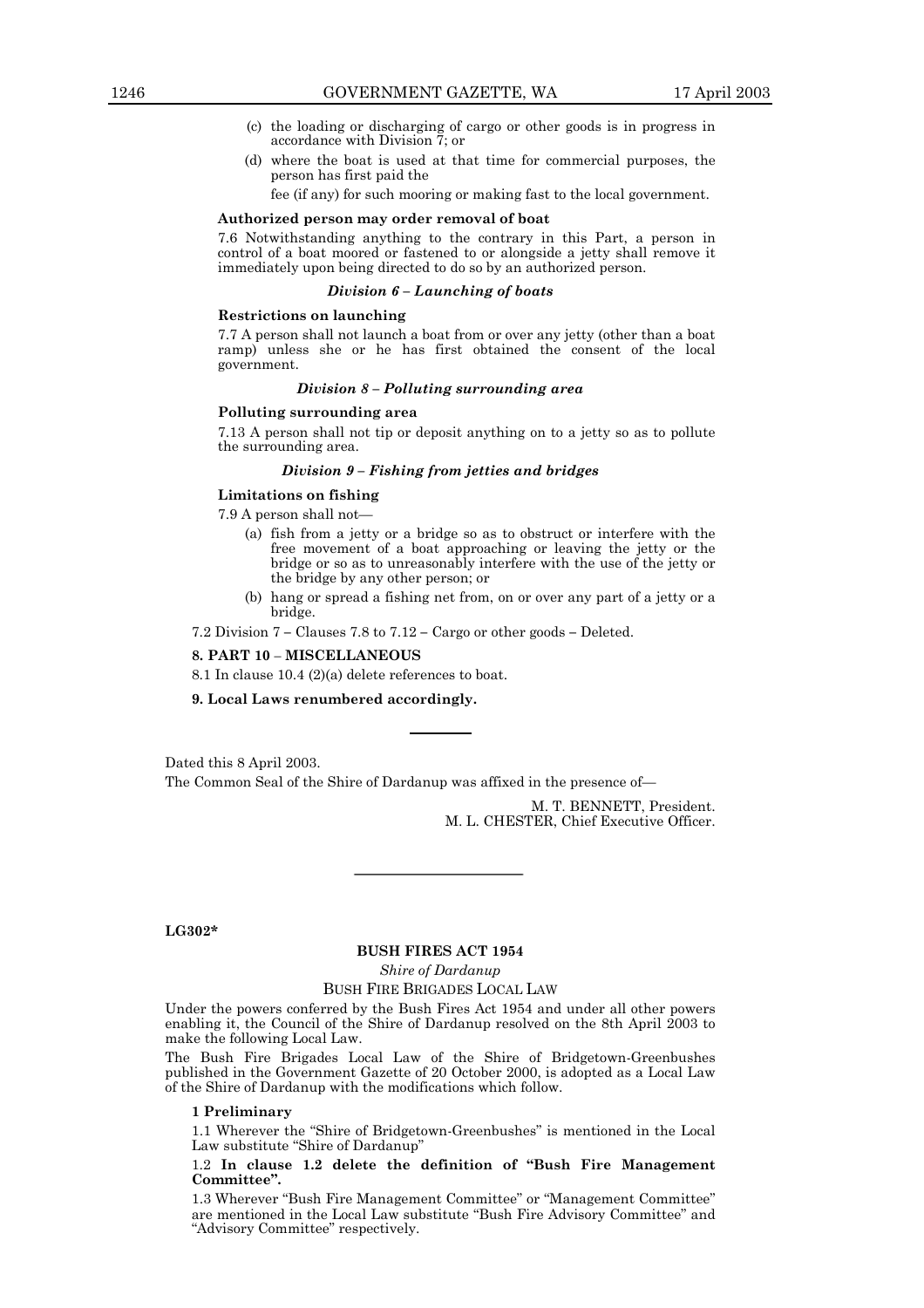**2 Clause 1.3-Repeal**

Delete clause 1.3 and substitute-

ìThe Local Laws relating to Establishment, Maintenance and Equipment of Bushfire Brigades for any part of the Shire of Dardanup are repealed".

#### **3 First Schedule-Rules Governing the Operation of Bush Fire Brigades 3.1 Clause 2.4-Apllications for membership**

Delete "of that in Appendix 1" and substitute "determined by the Local Government from time to time'

**3.2 Clause 2.9-Existing liabilities to continue** In subclause  $(1)$  delete "2.6" and substitute "2.7".

3.3 Delete Apendixes I and II.

Dated this 8th April 2003. The Common Seal of the Shire of Dardanup was affixed in the presence of-

> M. T. BENNETT, President. M. L. CHESTER, Chief Executive Officer.

## **PLANNING AND INFRASTRUCTURE**

**PI301\***

Town Planning and Development Act 1928

## **Town Planning and Development (Appeal) Regulations 2003**

Made by the Governor in Executive Council.

#### **1. Citation**

These regulations may be cited as the *Town Planning and Development (Appeal) Regulations 2003*.

#### **2. Commencement**

These regulations come into operation on the day on which section 11 of the *Planning Appeals Amendment Act 2002* comes into operation.

#### **3. Interpretation**

In these regulations, unless the contrary intention appears  $\overline{\phantom{a}}$ 

- **"Class 1 appeal"** means an appeal referred to in section 40(3) of the Act;
- **ìClass 2 appealî** means an appeal that is not a Class 1 appeal.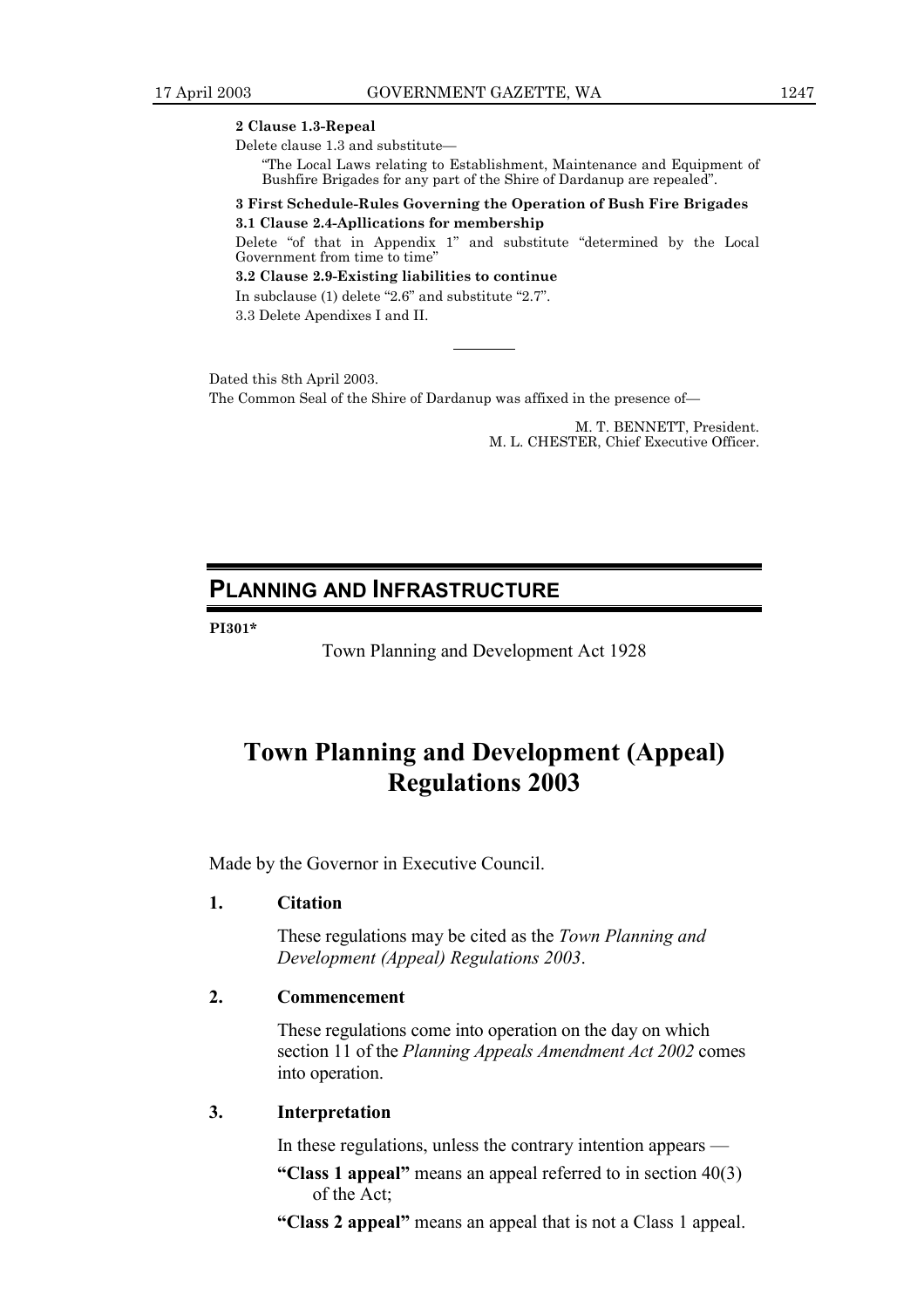### **4. Time in which to appeal**

An appeal is to be commenced  $-$ 

- (a) in the case of an appeal under section 26(5) of the *Strata Titles Act 1985*, within the time specified in section 26(8) of that Act;
- (b) in the case of an appeal under section 27(3) of the *Strata Titles Act 1985*, within the time specified in section 27(6) of that Act; and
- (c) in any other case, not more than 60 days after the date of the decision, determination or matter in respect of which the appeal is made.

## **5. Fees**

- (1) The fees specified in Schedule 1 are to be charged in respect of the matters specified in the Schedule.
- (2) Each fee for the lodging or supply of a document or other item is payable at the time the document or item is lodged or supplied.
- (3) The Principal Registrar or Registrar must not accept a document for lodging, or supply a document or other item, unless the fee has been paid.
- (4) The Tribunal or Principal Registrar may, in a particular case for special reasons, direct that  $-$ 
	- (a) a fee be waived or reduced;
	- (b) the whole or part of a fee be refunded; or
	- (c) that the payment of the whole or part of a fee be deferred until such time, and upon such conditions, if any, as the Tribunal or Principal Registrar thinks fit.

## **6. Hearing fees**

 $(1)$  In this regulation  $\overline{\phantom{a}}$ 

**"hearing fee"** means the fee set out in Schedule 1 item 5(b) or 6 (as applicable).

- (2) No fee is payable if the proceedings are of an interlocutary nature.
- (3) The hearing fee is payable by the appellant  $\overline{\phantom{a}}$ 
	- (a) if the Tribunal or the Principal Registrar directs a time within which the fee must be paid  $-$  within that time; or
	- (b) in any other case  $\frac{d}{dx}$  at the time when a date is fixed for the hearing of the appeal.
- (4) The hearing fee is to be determined on the basis of the days or part of a day allocated at a directions hearing.
- (5) If a hearing date allocated is a half day or less, a hearing fee equal to half the daily prescribed amount is payable for that day.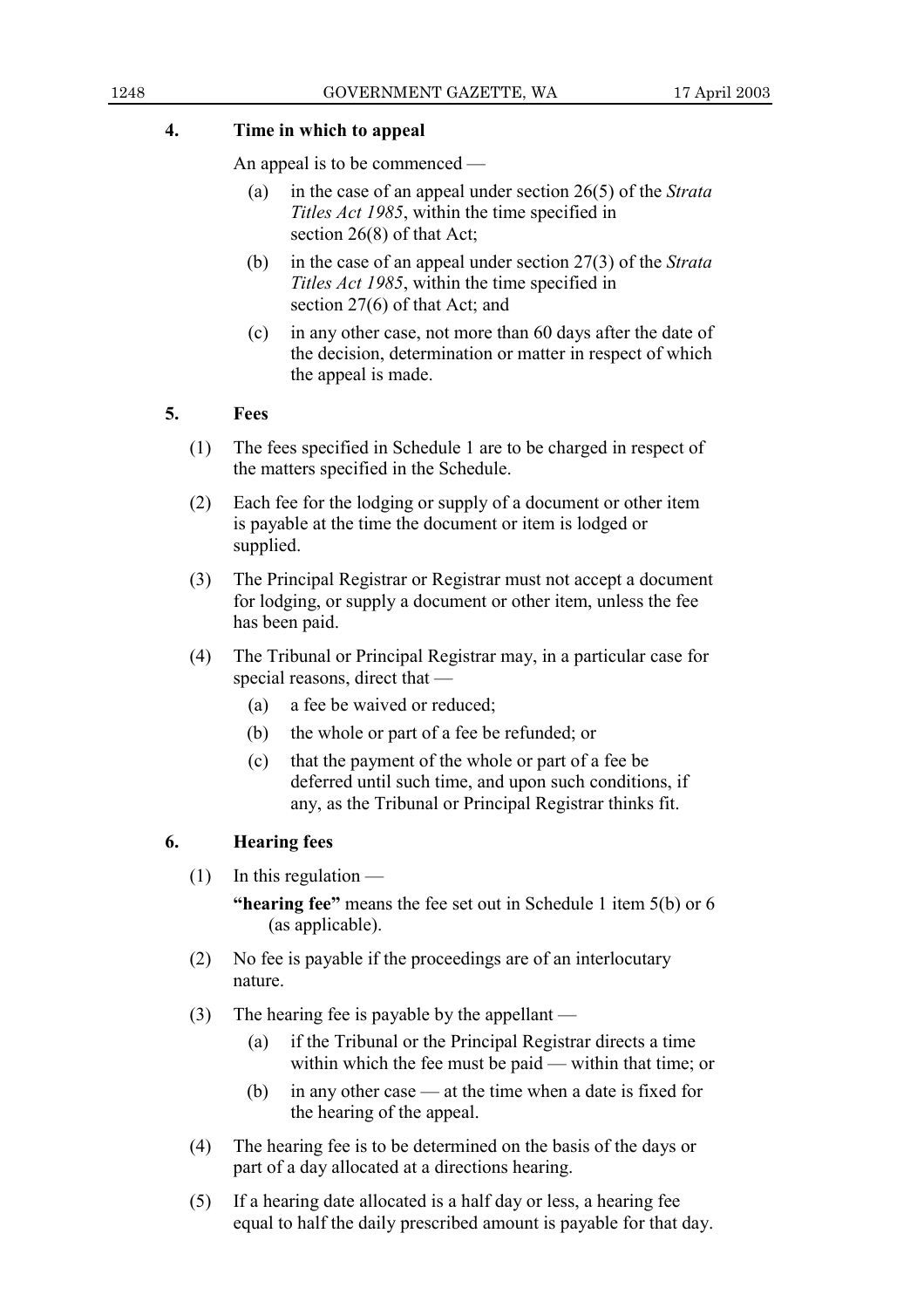$[r, 5]$ 

- (6) If a hearing fee is unpaid  $-$ 
	- (a) the Tribunal may order that the appeal is not to be heard, except by leave of the Tribunal; or
	- (b) the Tribunal may vacate the date fixed for the hearing.
- (7) Upon written notice to the Principal Registrar, a person who has paid a hearing fee is entitled to a refund of the fee if  $-$ 
	- (a) notice that the appeal for which the fee was paid will not proceed is given to the Principal Registrar  $-$ 
		- (i) if the hearing date was fixed less that 20 working days before that date  $-$  at least 2 working days before that date;
		- (ii) in any other case  $-$  at least 20 working days before the hearing date;

and

(b) the appeal does not proceed.

#### **7. Publication of reasons**

A copy of the written reasons for each determination of the Tribunal, and each determination of the Minister under section 71 of the Act, is to be kept at the office of the Registrar and available for public inspection during normal office hours.

## **8.** *Town Planning and Development Act (Appeal) Regulations 1979* **repealed**

The *Town Planning and Development Act (Appeal) Regulations 1979* are repealed.

#### **9. Transitional**

A fee is not to be charged under Schedule 1 item 5 or 6 in respect of days allocated for a hearing if the appeal is referred to the Tribunal by the Minister under section 17(4) of the *Planning Appeals Amendment Act 2002*.

## **Schedule 1 — Fees**

| Item | <b>Matter</b>                                                                 | Fee<br>S |
|------|-------------------------------------------------------------------------------|----------|
| 1.   | Lodging of notice of Class 1 appeal                                           | 325.00   |
| 2.   | Lodging of notice of Class 2 appeal                                           | 600.00   |
| 3.   | Lodging of joinder application                                                | 325.00   |
| 4.   | Lodging of notice of section 10AA appeal or<br>application under section 10AA | 325.00   |
| 5.   | Hearing for Class 1 appeal —                                                  |          |
|      | (a) first day allocated;                                                      | No cost  |
|      | (b) each subsequent day allocated                                             | 250.00   |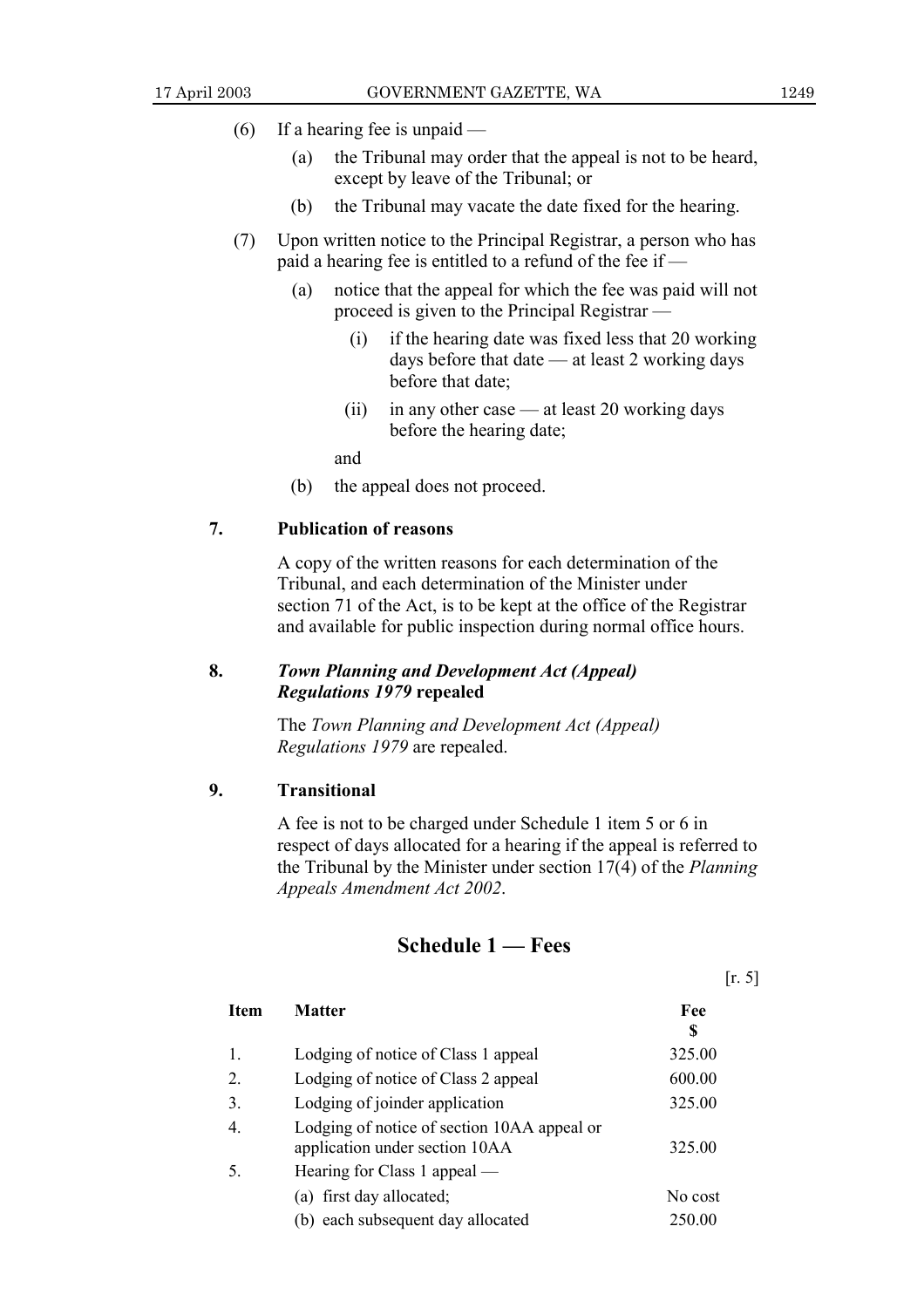| <b>Item</b> | <b>Matter</b>                                                                                                                                 | Fee<br>\$ |
|-------------|-----------------------------------------------------------------------------------------------------------------------------------------------|-----------|
| 6.          | Hearing for Class 2 appeal (for each day<br>allocated)                                                                                        | 400.00    |
| 7.          | Retrieving a document or file from archival<br>storage (per document or file)                                                                 | 23.00     |
| 8.          | Making a copy of a document (per page)<br>(minimum fee of \$10)                                                                               | 2.00      |
| 9.          | Photographic copy of reasons for determination of<br>the Tribunal under section $64$ —                                                        |           |
|             | (a) for a single copy issued to a party to the<br>appeal                                                                                      | No cost   |
|             | (b) for each copy in excess of one copy issued to<br>a party to the appeal, and for each copy issued<br>to a person not a party to the appeal | 45.00     |
| 10.         | Photographic copy of reasons for determination of<br>the Minister under section 71.                                                           |           |
|             | (a) for a single copy issued to a party to the<br>appeal                                                                                      | No cost   |
|             | (b) for each copy in excess of one copy issued to<br>a party to the appeal, and for each copy issued<br>to a person not a party to the appeal | 45.00     |
| 11.         | Supplying a copy or electronic copy of the<br>transcript of proceedings -                                                                     |           |
|             | (a) where the matter being transcribed is under<br>3 months old (per page) (minimum fee of<br>\$60.00)                                        | 7.10      |
|             | (b) where the matter being transcribed is<br>3 months old or older (per page) (minimum<br>fee of \$70.00)                                     | 8.10      |
|             | (c) for each diskette or CD supplied (in addition<br>to the fee under paragraph $(a)$ or $(b)$                                                | 5.00      |
| 12.         | Supplying a tape recording of sound recorded<br>evidence (per cassette)                                                                       | 38.00     |
| 13.         | Opening or keeping open the office of the<br>Registrar between Monday to Friday (except<br>public holidays) —                                 |           |
|             | (a) before $8.00$ a.m. or after $5.30$ p.m.                                                                                                   | 454.00    |
|             | (b) between 8.00-8.30 a.m., or 5.00-5.30 p.m.                                                                                                 | 47.00     |
| 14.         | To issue a subpoena —                                                                                                                         |           |
|             | (a) for production                                                                                                                            | 51.00     |
|             | (b) for production and to give evidence                                                                                                       | 51.00     |
|             | (c) to give evidence                                                                                                                          | 47.00     |

By Command of the Governor,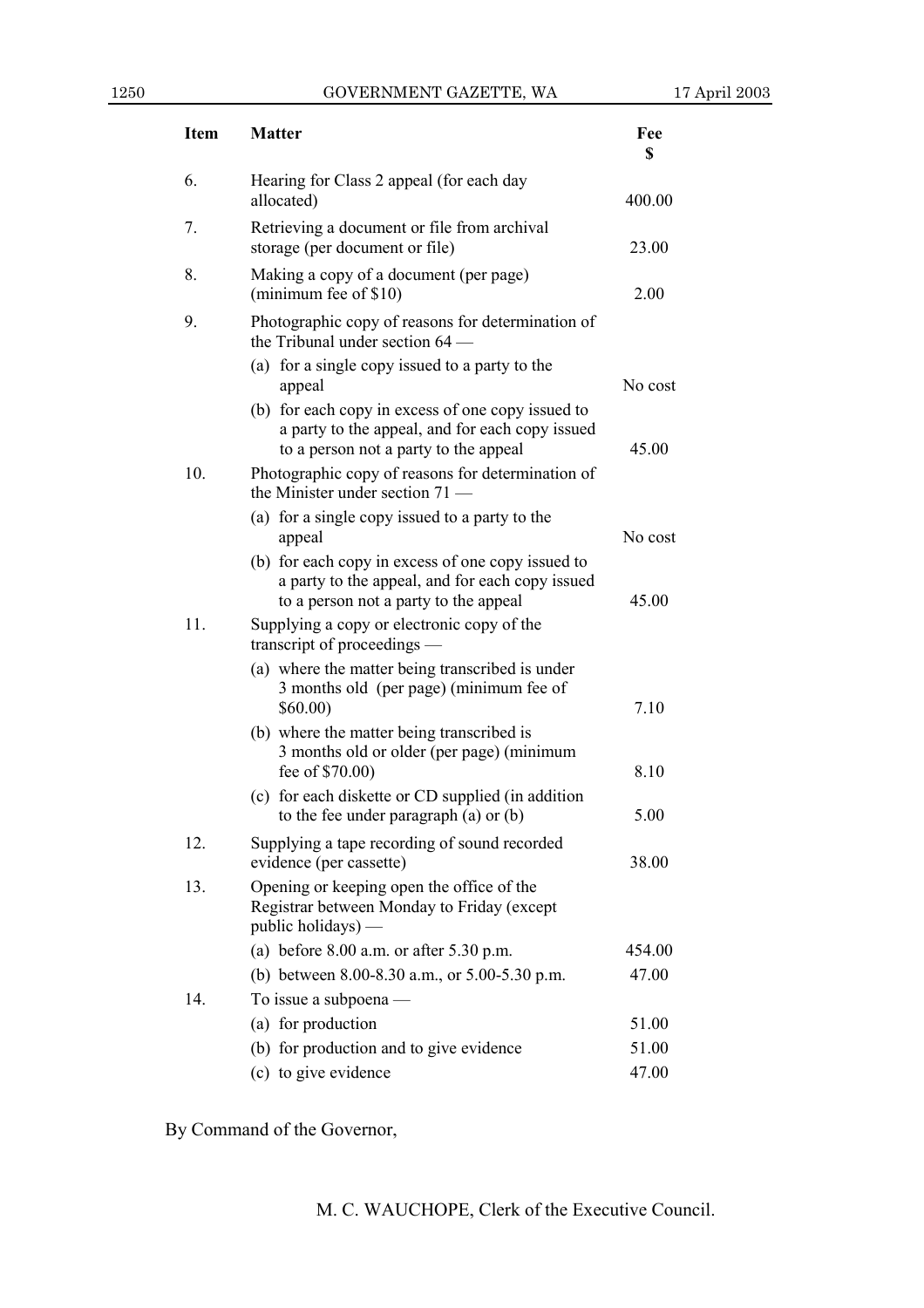**PI302\***

Western Australian Planning Commission Act 1985

## **Western Australian Planning Commission (Regional Planning Schemes) Repeal Regulations 2003**

Made by the Governor in Executive Council.

#### **1. Citation**

These regulations may be cited as the *Western Australian Planning Commission (Regional Planning Schemes) Repeal Regulations 2003*.

### **2. Commencement**

These regulations come into operation on the day on which section 11 of the *Planning Appeals Amendment Act 2002* comes into operation.

### **3.** *Western Australian Planning Commission (Regional Planning Schemes) Regulations 2000* **repealed**

The *Western Australian Planning Commission (Regional Planning Schemes) Regulations 2000* are repealed.

By Command of the Governor,

M. C. WAUCHOPE, Clerk of the Executive Council.

**PI303\***

Metropolitan Region Town Planning Scheme Act 1959

## **Metropolitan Region Scheme (Appeals) Repeal Regulations 2003**

Made by the Governor in Executive Council.

#### **1. Citation**

These regulations may be cited as the *Metropolitan Region Scheme (Appeals) Repeal Regulations 2003*.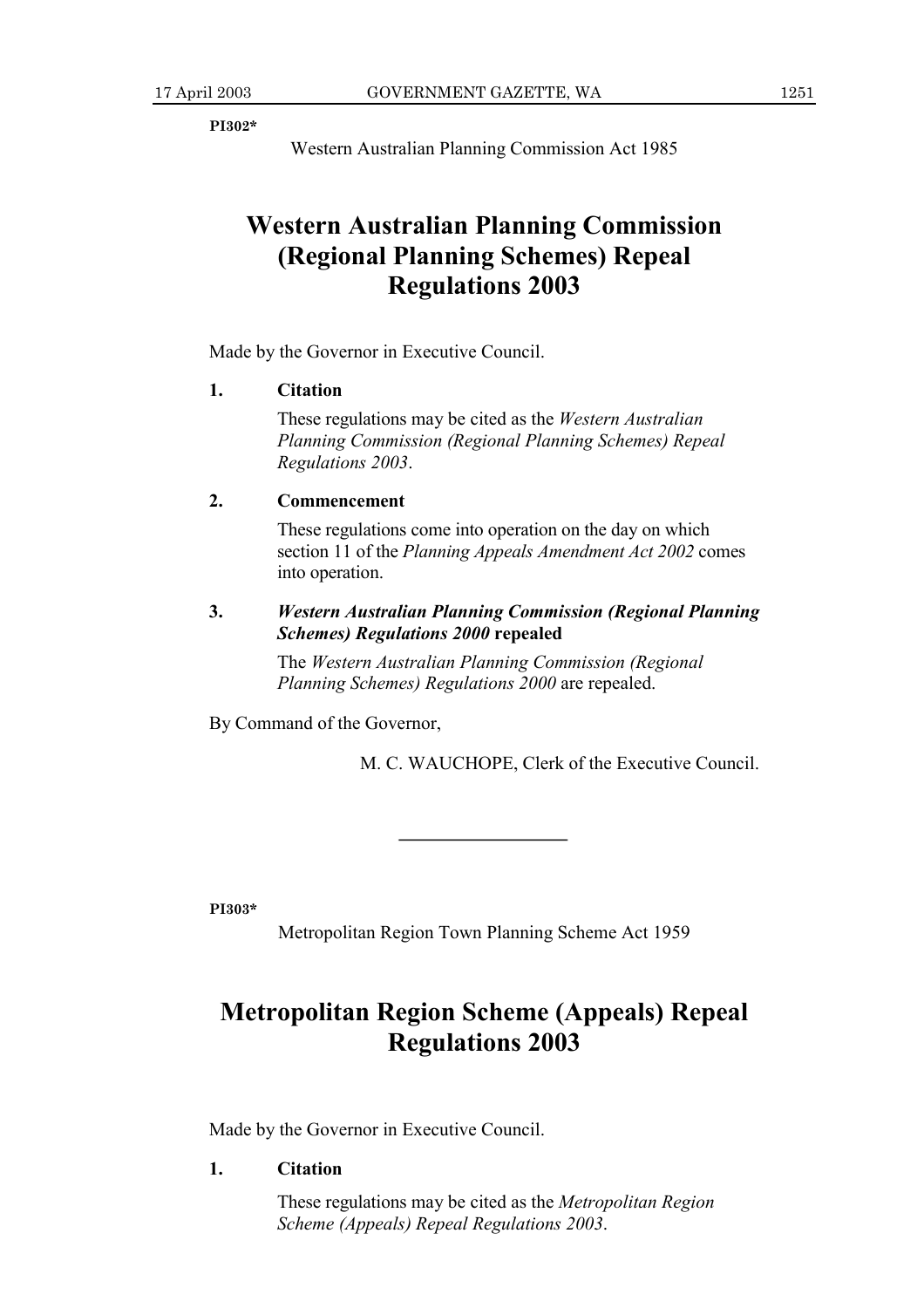### **2. Commencement**

These regulations come into operation on the day on which section 11 of the *Planning Appeals Amendment Act 2002* comes into operation.

## **3.** *Metropolitan Region Scheme (Appeals) Regulations 1964* **repealed**

The *Metropolitan Region Scheme (Appeals) Regulations 1964* are repealed.

By Command of the Governor,

M. C. WAUCHOPE, Clerk of the Executive Council.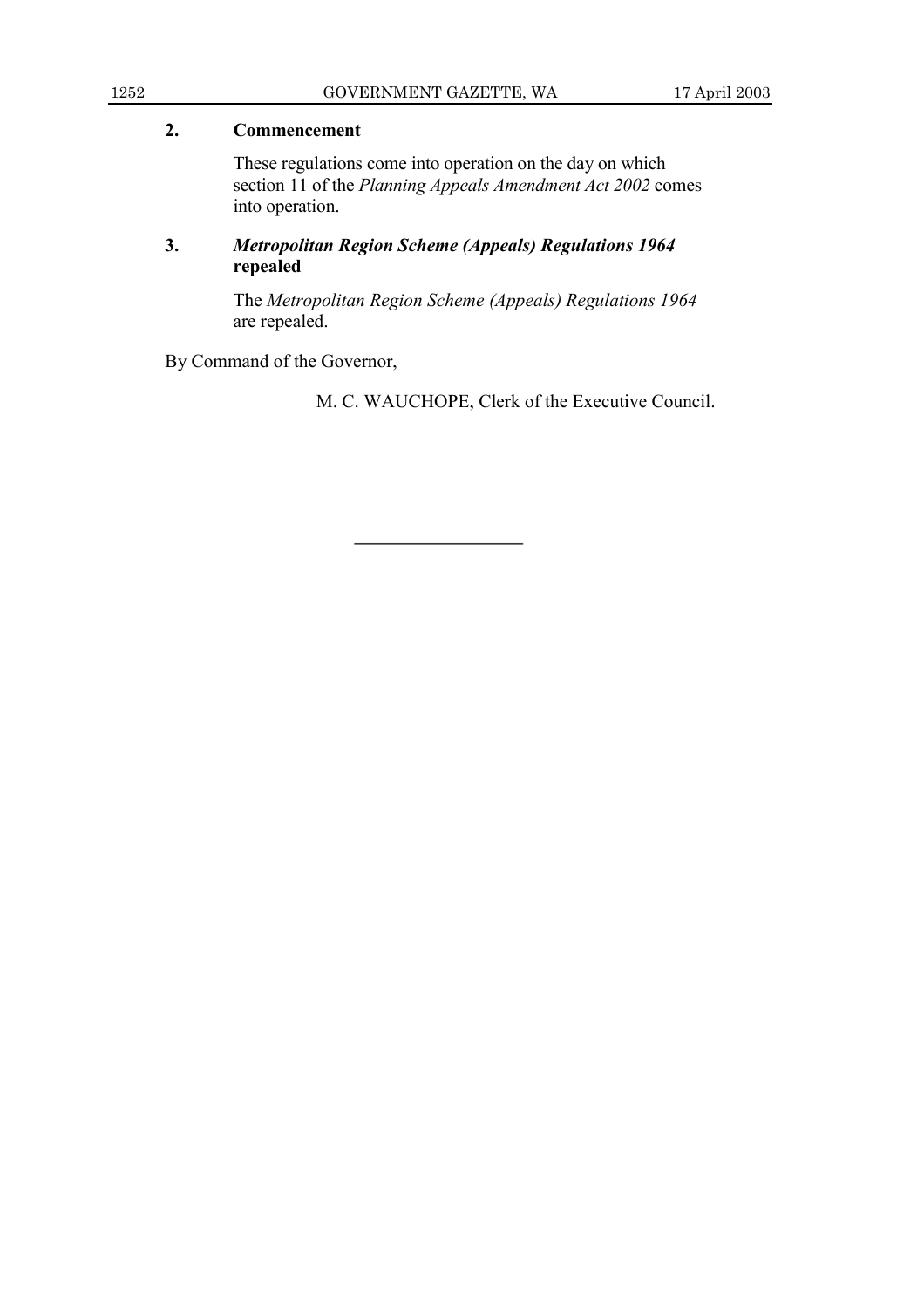## *<u>i</u>* **PART 2** —

## **CONSUMER AND EMPLOYMENT PROTECTION**

**CE401**

#### **ASSOCIATIONS INCORPORATION ACT 1987**

(Section 35)

CANCELLED ASSOCIATIONS Dianella Plaza Merchants' Association Inc.

Maylands Playgroup Incorporated

The Foundation to promote the Mining and Petroleum Industries Incorporated

Notice is hereby given that the incorporation of the above-named associations has been cancelled as from the date of this notice.

Dated the 14th day of April 2003.

PATRICK WALKER, Commissioner for Fair Trading.

## **FISHERIES**

**FI401\***

#### **PEARLING ACT 1990**

Section 23(8)

NOTICE OF GRANT OF A PEARL OYSTER FARM LEASE - MONTE BELLO ISLANDS

FD 1006/01-02

I, Peter James Millington, the Executive Director of the Department of Fisheries, Western Australia, pursuant to Section 23 of the *Pearling Act 1990* ("the *Pearling Act*") have granted an application by Morgan & Co Pty Ltd, for a pearl oyster farm lease variation, in respect of an area of water located near Monte Bello Islands.

Under section 33(1) of the *Pearling Act* a person aggrieved by my decision may, within 14 days after publication of this notice in the *Gazette* appeal against this decision by serving on the Minister for Agriculture, Forestry and Fisheries a statement in writing of the grounds of that appeal.

The statement of the grounds of appeal may be served on the Minister care of the following address:

The Executive Director, Department of Fisheries Third Floor, SGIO Atrium 168 - 170 St Georges Terrace PERTH WA 6000

Dated this 11th day of April 2003.

P. J. MILLINGTON, Executive Director, Department of Fisheries.

**FI402\***

#### **PEARLING ACT 1990**

Section 23(8)

NOTICE OF GRANT OF A PEARL OYSTER FARM LEASE - BEAGLE BAY AREA 1 & AREA 2 FD 1578/98-03

I, Peter James Millington, the Executive Director of the Department of Fisheries, Western Australia, pursuant to Section 23 of the *Pearling Act 1990* ("the *Pearling Act*") have granted an application by SJ & JD Arrow, for a pearl oyster farm lease variation, in respect of an area of water located near Beagle Bay.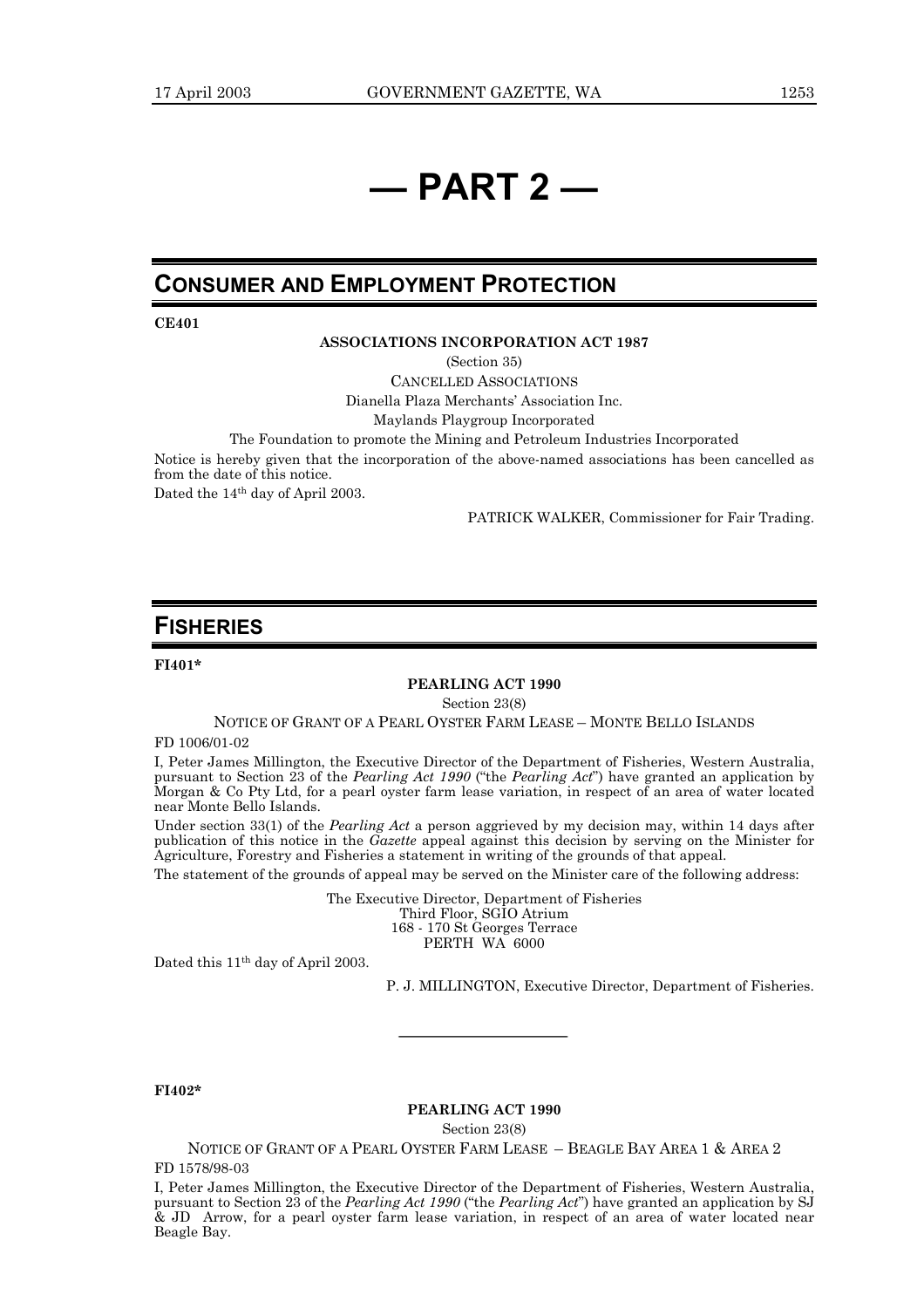Under section 33(1) of the *Pearling Act* a person aggrieved by my decision may, within 14 days after publication of this notice in the *Gazette* appeal against this decision by serving on the Minister for Agriculture, Forestry and Fisheries a statement in writing of the grounds of that appeal.

The statement of the grounds of appeal may be served on the Minister care of the following address:

The Executive Director, Department of Fisheries Third Floor, SGIO Atrium 168 - 170 St Georges Terrace PERTH WA 6000

Dated this 10th day of April 2003.

P. J. MILLINGTON, Executive Director, Department of Fisheries.

## **HEALTH**

#### **HE401\***

#### **MENTAL HEALTH ACT 1996**

MENTAL HEALTH (AUTHORIZED MENTAL HEALTH PRACTITIONERS) REVOCATION ORDER (NO. 2) 2003

Made by the Chief Psychiatrist under section 20.

#### **Citation**

1. This order may be cited as the *Mental Health (Authorized Mental Health Practitioners) Revocation Order (No. 2) 2003*.

#### **Commencement**

2. This order comes into operation on the day on which it is published in the *Gazette*.

#### **Revocation of designation**

3. The designations, as authorized mental health practitioners, of the mental health practitioners specified in Schedule 1 to this order are revoked. *Schedule 1*

Beeton, Howard Social Worker Ebsworthy, Greg

NAME PROFESSION Fairley, Fiona Mental Health Nurse Mental Health Nurse Haigh, Alison Mental Health Nurse Mental Health Nurse

Dated 11 April 2003.

Dr ROWAN DAVIDSON, Chief Psychiatrist.

#### **HE402\***

#### **MENTAL HEALTH ACT 1996**

MENTAL HEALTH (AUTHORIZED MENTAL HEALTH PRACTITIONERS) ORDER (NO. 2) 2003 Made by the Chief Psychiatrist under section 20.

#### **Citation**

1. This order may be cited as the *Mental Health (Authorized Mental Health Practitioners) Order (No. 2) 2003*.

#### **Commencement**

2. This order comes into operation on the day on which it is published in the *Gazette*.

#### **Authorized mental health practitioner**

3. The mental health practitioners specified in Schedule 1 to this order are designated as authorized mental health practitioners. *Schedule 1*

Fitzgerald, Bernadette Mental Health Nurse<br>Harris, Carey Mental Health Nurse Harris, Carey Mental Health Nurse

NAME PROFESSION

Mental Health Nurse

Dated 11 April 2003.

Dr ROWAN DAVIDSON, Chief Psychiatrist.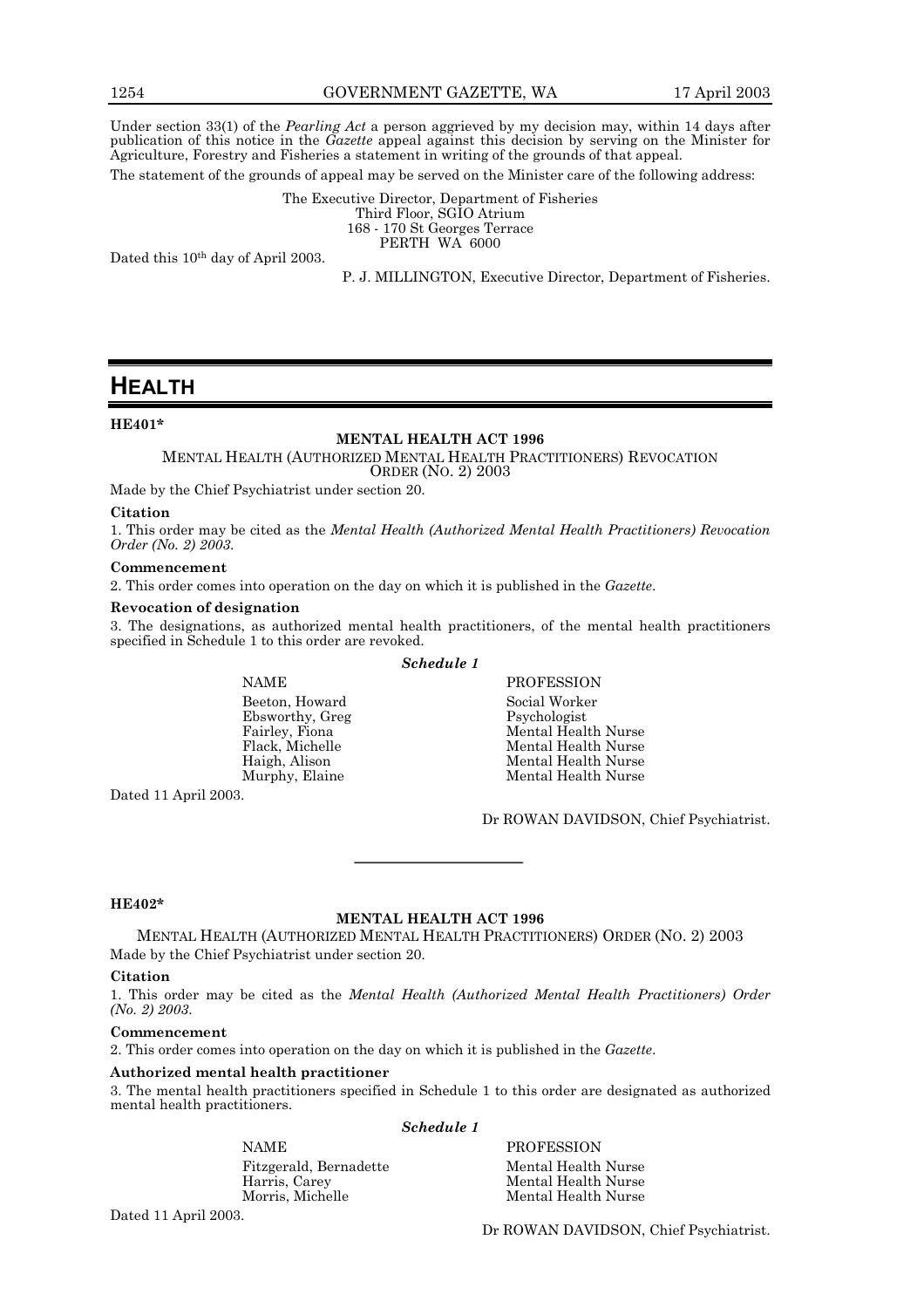## **HERITAGE**

#### **HR401\***

#### **HERITAGE OF WESTERN AUSTRALIA ACT 1990**

Notice Of Entry Of Places In The Register Of Heritage Places

Notice is hereby given in accordance with Section 51(2) of the Heritage of Western Australia Act 1990 that, pursuant to directions from the Minister for the Environment & Heritage, the places described in Schedule 1 have been entered in the Register of Heritage Places on a permanent basis with effect from today.

#### Schedule 1

#### **Description of Place**

**Bassendean Masonic Lodge (fmr)** at Cnr Palmerston & Wilson Streets, Bassendean; Lt 162 on P 1786 & being part of the land contained in C/T V 2133 F 666.

**Cape Naturaliste Lighthouse & Quarters** at Cape Naturaliste Road, Cape Naturaliste; 1. Lt 5051 on DP 93478, being part of R 44658 & being the whole of the land contained in CLT V 3087 F 29. Lt 5052 on DP 93478, being part of R 44658 & being the whole of the land contained in CLT V 3087 F 32. 2. Lt 5416 on DP 195467 being unallocated crown land & being the whole of the land contained in CLT V 3123 F 129.

**Flying Boat Wreckage Site** at Roebuck Bay, Broome; That Ptn of seabed land located in Roebuck Bay, Broome as is defined by HCWA survey No 4859 as prepared by Fugro Spatial Solutions Pty Ltd.

**Sir Richard and Lady Spencerís Grave** at Seymour Street, Mira Mar; Lt 998 on P 190, being CR 23769 & being the whole of the land comprised in CLT V 3008 F 998.

**The Weld Club** at 3 Barrack Street, Perth; That pt of Lt 500 on D 74602, being part of the land comprised in C/T V 2105 F 150 as is defined in HCWA survey drawing No 1950 prepared by Steffanoni Ewing & Cruickshank Pty Ltd.

Pursuant to directions from the Minister for the Environment & Heritage, notice is hereby given in accordance with Section 49(1) of the Heritage of Western Australia Act 1990 that it is proposed that the places described in Schedule 2 be entered in the Register of Heritage Places. The Heritage Council invites submissions on the proposal which must be in writing & should be forwarded to the address below not later than 29 May 2003. The places will be entered in the Register on an interim basis with effect from today.

#### Schedule 2

#### **Description of Place**

**Gloucester Park** at 40 Nelson Crescent, East Perth; Perth Lts 570, T15 to T19 & ptn of Perth Lt T20, then ptn of Swan Loc P3, then Lts 84 & 85 on P 700, then Lt 86, ptn of Perth Lt 569 & ptn of Perth Sub Lt 411 on P 4417, then ptn of Perth Lt T21 on D 1871, then Lts 58 to 71 & Lts 78 to 83 on P 332, then Lt 410 on DP 204381, together being the whole of the land comprised in C/T V 1138 F 363. Perth Lts 754 & 755 on DP 204381 being the whole of the land comprised in C/T V 1208 F 242. Ptn of Lt 765 on DP 206703 being the whole of the land comprised in C/T  $\dot{V}$  1302 F 801.

**Lewis House** at 8 Barsden Street, Cottesloe; Lt 32 on P 3639 being the whole of the land contained in C/T V 1061 F 902.

**Narra Tarra Homestead, Outbuildings & Cemetery** at Former East Chapman Road, Howatharra; Ptn of Narra Tarra Estate Lt 11 & being part of the land comprised in C/T  $\bar{V}$  2047 F 248, Victoria Loc 873 & being the whole of the land comprised in C/T V 27 F 98 as together are defined in HCWA survey No 6353 as prepared by Warren King & Company & Midland Survey Services.

**Niagara Dam** at Kookynie Road, 12 km SE of Kookynie; That ptn of Lt 127 on DP 32437 being part of CR 5062 & part of the land contained in CLT V 3128 F 459 as is defined in HCWA survey No 1557 as prepared by Steffanoni Ewing & Cruickshank Pty Ltd.

**Pine Court** at 96-98 Broome Street, Cottesloe; Lts 702 & 703 on D 72006 being the whole of the land contained in C/T V 1778 F 598 together with Lts 700 & 701 on D 72006 being the whole of the land contained in C/T V 1778 F 599.

#### NOTICE OF ADVICE REGARDING REGISTRATION OF CROWN PROPERTY

In accordance with the requirements of Section 47 (5) of the Heritage of Western Australia Act, the Heritage Council hereby gives notice that it has advised the Minister for the Environment & Heritage that the places listed in Schedule 3 should be entered in the Register of Heritage Places on an interim basis. The Heritage Council hereby gives notice of the **interim registration** and invites submissions on the matter; which must be in writing and should be forwarded to the address below not later than 29 May 2003. The places listed in Schedule 3 are vested in the Crown, or in a person on behalf of the Crown, in right of the State.

#### Schedule 3

#### **Description of Place**

**Bassendean Oval** at Guildford Road, Bassendean; CR 7401 being Lt 246 on DP 220760 & the whole of the land contained in CLT V 3116 F 635.

**Cottesloe Beach Pylon** offshore at Cottesloe Beach in line with John Street, Cottesloe; Ptn of Sea bed, being unallocated Crown land as is defined in HCWA survey No 7984 as prepared by Warren King & Company and Midland Survey Services.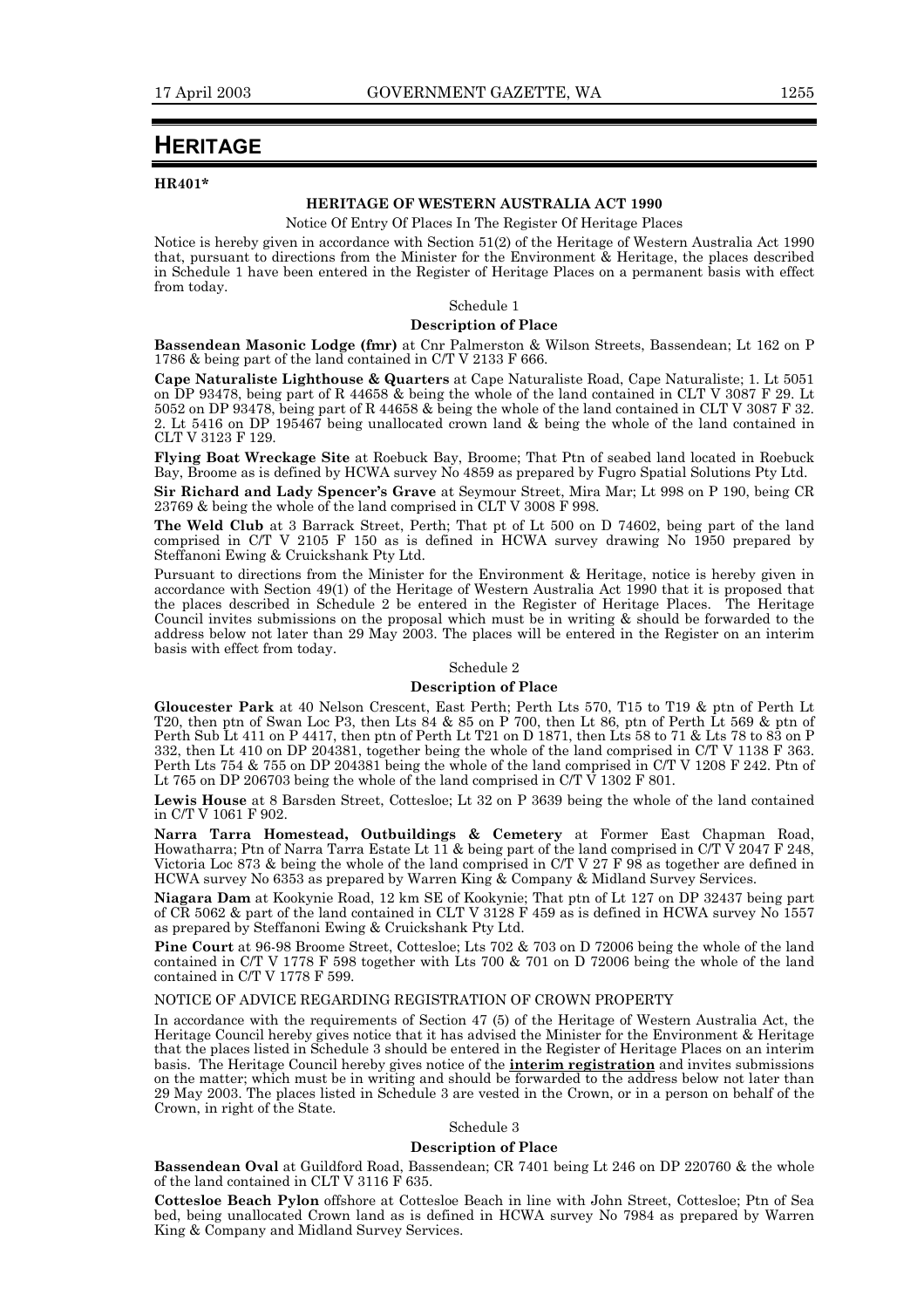**Railway Water Tank, Corrigin** at Corrigin railway reserve, along side Connelly Parade, Corrigin; Ptn of unnumbered Railway Reserve on P 3787 as is defined in HCWA Survey No 8190 as prepared by Warren King & Company and Midland Survey Services. 17 April 2003.

> STEPHEN CARRICK, Acting Director, Office of The Heritage Council. 108 Adelaide Terrace East Perth WA 6004.

## **JUSTICE**

**JU401\***

#### **PRISONS ACT 1981**

PERMIT DETAILS

Pursuant to the provisions of section 15P of the *Prisons Act 1981,* the Director General of the Department of Justice has issued the following person with a Permit to do High-Level Security Work:

| Surname   | <b>Other Names</b> | Permit No. | <b>Issue Date</b> |
|-----------|--------------------|------------|-------------------|
| Nicholson | David              | AP 0281    | 7 April 2003      |

This notice is published under section 15P of the *Prisons Act 1981*.

BRIAN LAWRENCE, Manager, Prison Services Contracts.

#### **JU402\***

#### **COURT SECURITY AND CUSTODIAL SERVICES ACT 1999** PERMIT DETAILS

Pursuant to the provisions of section 56 of the *Court Security and Custodial Services Act 1999*, the Director General of the Department of Justice has revoked the following Permit to do High-Level Security Work:

| Surname  | <b>First Name(s)</b> | Permit<br><b>Number</b> | Date Permit Revoked |
|----------|----------------------|-------------------------|---------------------|
| McComish | Maria Giovunna       | CS2-327                 | 08/04/03            |

This notice is published under section 57(1) of the *Court Security and Custodial Services Act 1999*.

BRIAN YEARWOOD, A/Director, Custodial Contracts.

## **LOCAL GOVERNMENT**

#### **LG401**

#### **LOCAL GOVERNMENT ACT 1995**

*Shire of Denmark* (BASIS OF RATES)

> Department of Local Government and Regional Development 14 April 2003.

DLGRD: DE5-4

It is hereby notified for public information that in accordance with the provisions of section 6.28 of the *Local Government Act 1995,* the Director General of the Department of Local Government and Regional Development under delegation from the Hon Tom Stephens MLC, Minister for Local Government and Regional Development being charged for the time being, with the administration of the *Local Government Act 1995,* has determined that the method of valuing the land described in the schedule hereunder shall be gross rental value for the purposes of rating with effect from 26 March 2003.

CHERYL GWILLIAM, Director General.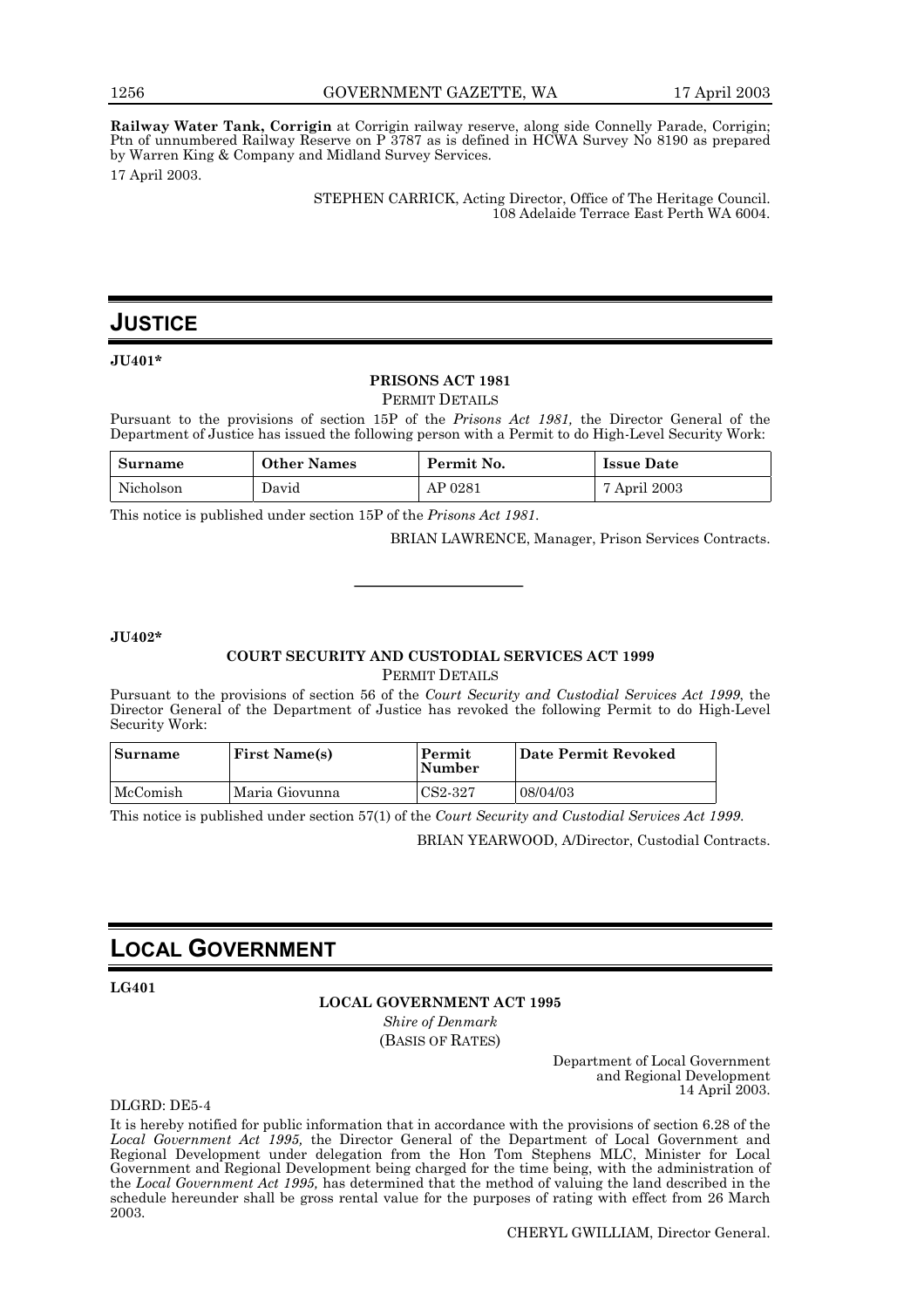#### FILE: 2446/971 TECHNICAL DESCRIPTION ADDITIONS TO GROSS RENTAL VALUE AREAS

*Shire of Denmark*

All those portions of land comprised in schedules below—

SCHEDULE "A"

All that portion of land being Lot 61; Lot 62 and Lot 63 as shown on Office of Titles Plan 23543. SCHEDULE "B"

All that portion of land being Lots 1 to 21 inclusive and Lot 8221 as shown on Department of Land Administration Deposited Plan 32793.

**LG402**

#### **LOCAL GOVERNMENT ACT 1995**

*Shire of Northampton* (BASIS OF RATES)

> Department of Local Government and Regional Development 14 April 2003.

DLGRD: NR5-4

It is hereby notified for public information that in accordance with the provisions of section 6.28 of the *Local Government Act 1995,* the Director General of the Department of Local Government and Regional Development under delegation from the Hon Tom Stephens MLC, Minister for Local Government and Regional Development being charged for the time being, with the administration of the *Local Government Act 1995,* has determined that the method of valuing the land described in the schedule hereunder shall be gross rental value for the purposes of rating with effect from 12 March 2003.

CHERYL GWILLIAM, Director General.

#### File 2492-1971

#### TECHNICAL DESCRIPTION ADDITIONS TO GROSS RENTAL VALUE AREAS *Shire of Northampton*

All that portion of land being Lots 42 to 48 inclusive; Lots 81 to 84 inclusive; Lots 86 to 92 inclusive; Lot 97; Lot 99; Lot 100; Lot 900; Lot 901 and Lot 12709 as shown on Department of Land Administration Deposited Plan 34421.

**LG403**

#### **LOCAL GOVERNMENT ACT 1995**

#### **LOCAL GOVERNMENT (FINANCIAL MANAGEMENT) REGULATIONS 1996**

*Shire of Three Springs*

NOTICE PURSUANT TO SCHEDULE 6.3 OF THE *LOCAL GOVERNMENT ACT 1995* OF SALE OF LAND FOR NON PAYMENT OF OUTSTANDING RATES.

Notice is hereby given that, under section 6.64 of the *Local Government Act 1995,* as rates have been owing for a period of at least 3 years the Shire of Three Springs is to take possession of the land, and in accordance with that section intends to cause the land to be transferred to the Crown on the 26th June 2003.

Signed for and on behalf of the Shire of Three Springs this 17th April 2003.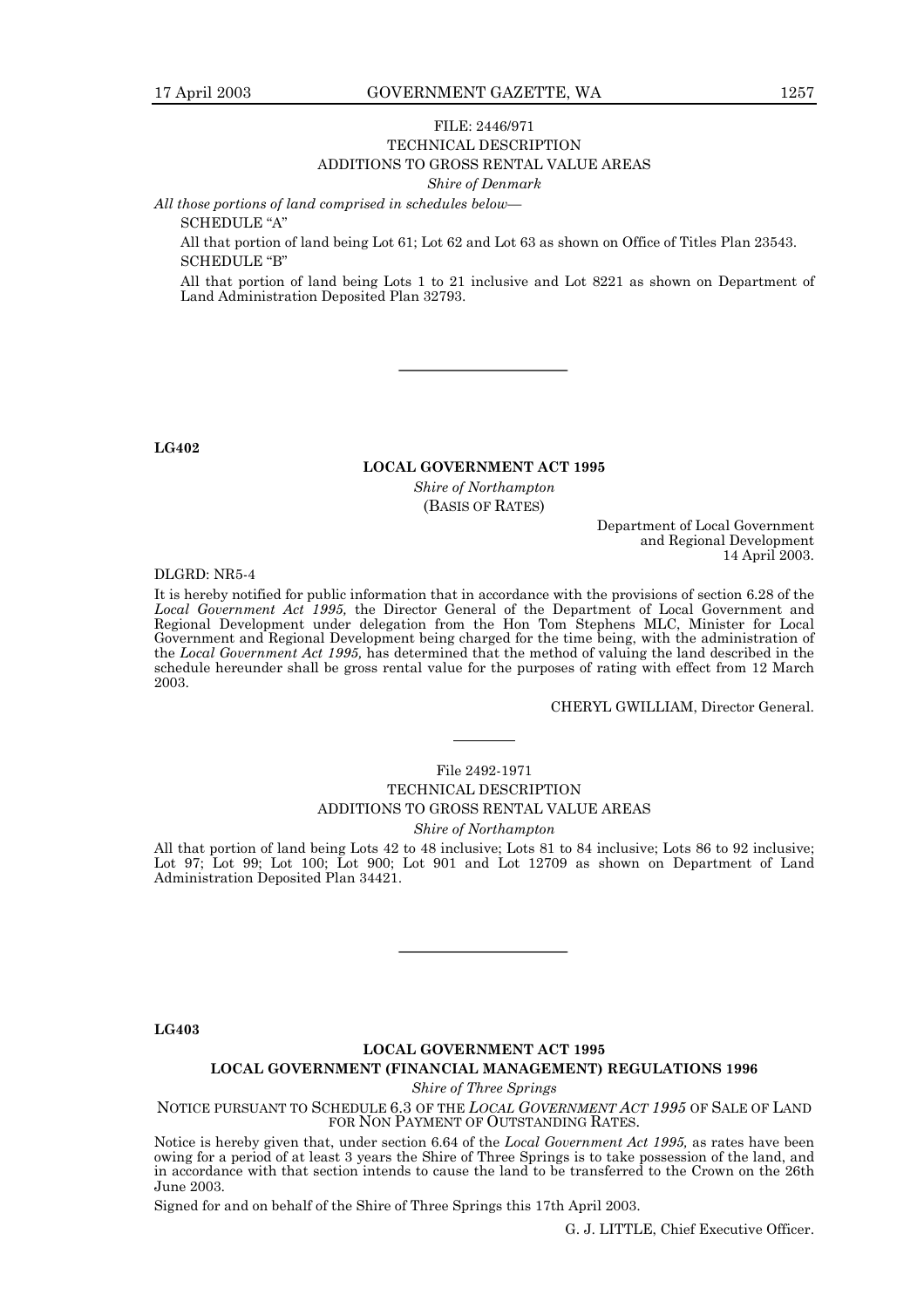#### 1258 GOVERNMENT GAZETTE, WA 17 April 2003

#### Description of Land.

| Description | Plan or<br>Diagram<br>Number | Title<br>Reference | Area               | Street           | Description of<br>improvements | Name of land<br>Owner          | Name of Other<br>Persons appearing<br>to have an estate or<br>interest | Rate/<br>Services<br>charges<br>outstanding | Other<br>charges due<br>on the land |
|-------------|------------------------------|--------------------|--------------------|------------------|--------------------------------|--------------------------------|------------------------------------------------------------------------|---------------------------------------------|-------------------------------------|
| Lot $37$    | 57261                        | 1540/799           | 1164m <sup>2</sup> | Williamson<br>St | Nil                            | Stephen<br>Andrew<br>Petersen  | Health Services<br>Credit Union Soc<br>$_{\rm Ltd}$                    | \$1,874.96                                  | Nil                                 |
| Lot $183$   | 162035                       | 1160/279           | 1105m <sup>2</sup> | Carter St.       | Nil                            | Stephen<br>Andrew<br>Petersen  | Health Services<br>Credit Union Soc<br>$_{\rm Ltd}$                    | \$1,515.98                                  | Nil                                 |
| Lot $19$    | 34021                        | 2034/433           | 893m <sup>2</sup>  | Williamson<br>St | Nil                            | State<br>Housing<br>Commission | Greenfields Pty Ltd                                                    | \$1,600.51                                  | Nil                                 |

## **MINERALS AND PETROLEUM**

**MP401**

#### **MINING ACT 1978**

APPLICATION FOR AN ORDER FOR FORFEITURE

Department of Industry and Resources,

Leonora.

In accordance with Regulation 49(2)(c) of the Mining Regulations 1981, notice is hereby given that the following licences are liable to forfeiture under the provisions of Section 96(1)(a) of the Mining Act, 1978, for breach of covenant, viz. non payment of rent.

S. SHARRATT (SM), Warden.

To be heard in the Warden's Court at Leonora on 15th May, 2003.

MOUNT MARGARET MINERAL FIELD

*Mount Malcolm District* Prospecting Licences

37/5137-Tarmoola Australia Pty Ltd 37/6246-Axis Consultants Pty Ltd 37/6247-Axis Consultants Pty Ltd

#### *Mount Margaret District*

Prospecting Licences

38/2655-Johnson's Well Mining NL 38/2656-Johnson's Well Mining NL 38/3023-Le Chem Pty Ltd 38/3024-Le Chem Pty Ltd 38/3025-Le Chem Pty Ltd 38/3011-Croft, John 39/4106-Faull, Tony Roy; Dixon, Trevor John; Crew, Ross Frederick 39/4109-Dixon, Trevor John; Crew, Ross Frederick 39/4110-Dixon, Trevor John; Crew, Ross Frederick 39/4111-Dixon, Trevor John; Crew, Ross Frederick 39/4115-Hamill Resources Ltd 39/4116-Hamill Resources Ltd 39/4117-Hamill Resources Ltd 39/4118-Hamill Resources Ltd 39/4119-Hamill Resources Ltd 39/4120-Hamill Resources Ltd 39/4121-Hamill Resources Ltd 39/4122-Hamill Resources Ltd 39/4123-Hamill Resources Ltd 39/4124-Hamill Resources Ltd 39/4125—Hamill Resources Ltd 39/4126-Hamill Resources Ltd 39/4132-Hamill Resources Ltd 39/4133-Hamill Resources Ltd 39/4138-Bone, Andrew Harold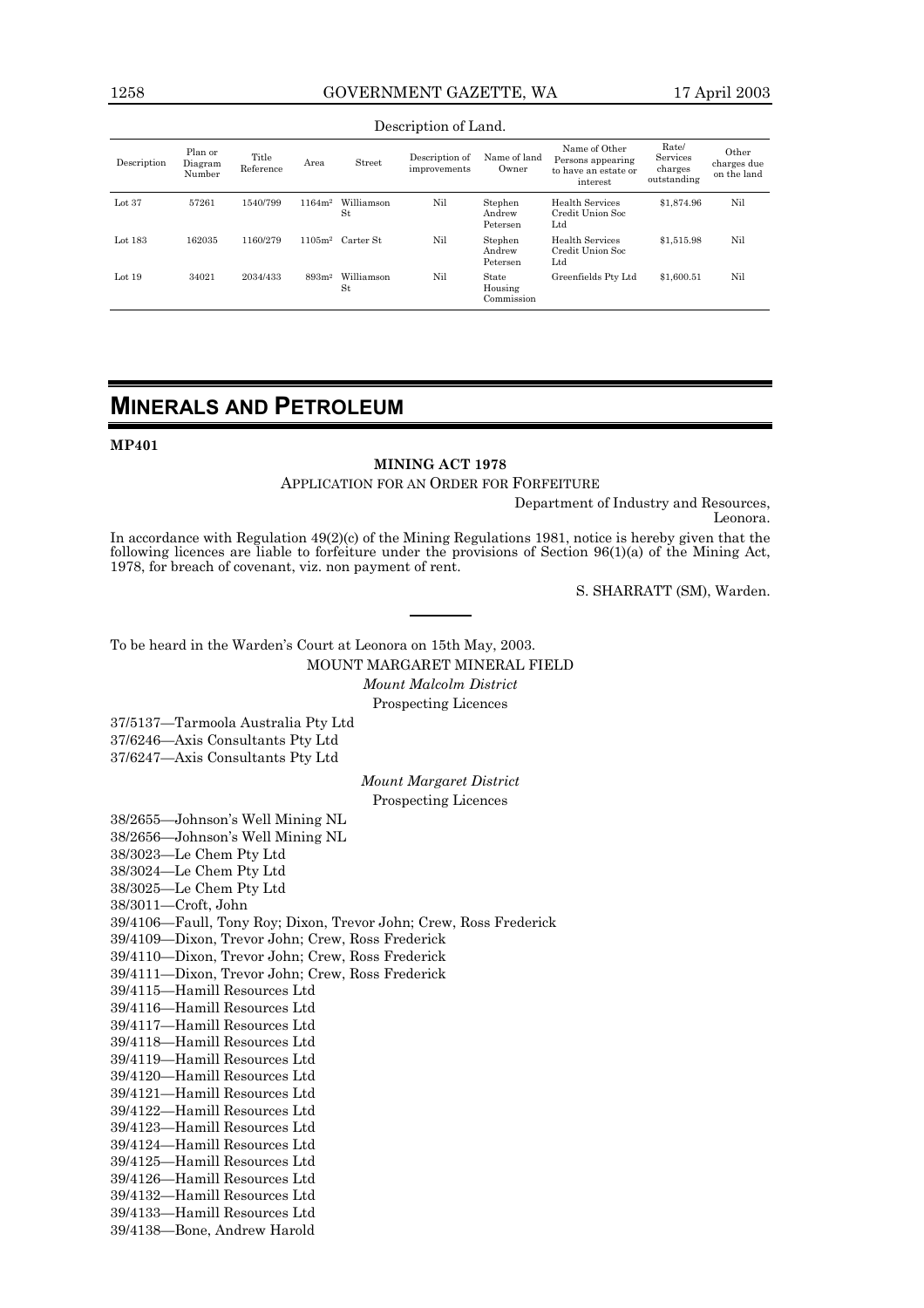#### 17 April 2003 GOVERNMENT GAZETTE, WA 1259

#### NORTH COOLGARDIE MINERAL FIELD

*Niagara District*

Prospecting Licences

40/1066-Gutnick Resources NL

40/1097—Dixon, Trevor John; Crew, Ross Frederick

40/1091-Gutnick Resources NL

#### **MP402**

#### **MINING ACT 1978**

#### INTENTION TO FORFEIT

Department of Industry and Resources, Perth WA 6000.

In accordance with Regulation 50(b) of the Mining Act, 1978, notice is hereby given that unless the rent due on the undermentioned licences and leases is paid on or before 6 May 2003, it is the intention of the Minister for State Development under the provisions of Sections 96A(1) and 97(1) of the Mining Act, 1978-1983 to forfeit such for breach covenant, viz, non-payment of rent.

JIM LIMERICK, Director General.

| Number             | Holder                                                                                             | Mineral Field         |  |  |  |
|--------------------|----------------------------------------------------------------------------------------------------|-----------------------|--|--|--|
|                    | <b>Exploration Licences</b>                                                                        |                       |  |  |  |
| 04/1149            | Kanowna Consolidated Gold Mines Ltd                                                                | West Kimberley        |  |  |  |
| 04/1150            | Kanowna Consolidated Gold Mines Ltd                                                                | West Kimberley        |  |  |  |
| 04/1154            | Green, Peter Edward; Waterford Bay Pty Ltd                                                         | West Kimberley        |  |  |  |
| 08/1107            | Gardner, Robert Charles                                                                            | Ashburton             |  |  |  |
| 28/557             | Gel Oil Pty Ltd                                                                                    | North East Coolgardie |  |  |  |
| 28/1061            | Zeedam Enterprises Pty Ltd                                                                         | North East Coolgardie |  |  |  |
| 29/362             | Malanti Pty Ltd                                                                                    | North Coolgardie      |  |  |  |
| 29/479             | Everet, Chadwick Doughton                                                                          | North Coolgardie      |  |  |  |
| 31/205             | Gel Oil Pty Ltd                                                                                    | North Coolgardie      |  |  |  |
| 38/1354            | Helex Resources Ltd                                                                                | Mt Margaret           |  |  |  |
| 40/60              | Treacy, Joseph Allen                                                                               | North Coolgardie      |  |  |  |
| 40/182             | Gutnick Resources NL                                                                               | North Coolgardie      |  |  |  |
| 45/1771            | Remington Resources Pty Ltd                                                                        | Pilbara               |  |  |  |
| 45/2219            | Gutnick Resources NL                                                                               | Pilbara               |  |  |  |
| 46/416             | Wedgtail Exploration NL                                                                            | Pilhara               |  |  |  |
| 47/938             | West Pilbara<br>Aurich Pty Ltd; Chegwidden, John Joseph;<br>Drage, Rodney Thomas; Featherby, Terry |                       |  |  |  |
| 47/984             | Allan; O'Shaughnessy, Thomas Christopher                                                           | West Pilbara          |  |  |  |
| 53/979             | Gardner, Robert Charles                                                                            | East Murchison        |  |  |  |
| 69/1626            | Quantum Resources Ltd<br>Gutnick Resources NL                                                      | Warburton             |  |  |  |
|                    | Gutnick Resources NL                                                                               | Warburton             |  |  |  |
| 69/1627            | Gutnick Resources NL                                                                               |                       |  |  |  |
| 69/1628<br>80/1080 | Max Resources Ltd                                                                                  | Warburton             |  |  |  |
|                    |                                                                                                    | Kimberley             |  |  |  |
|                    | Mining Leases                                                                                      |                       |  |  |  |
| 15/654             | Siouville Pty Ltd                                                                                  | Coolgardie            |  |  |  |
| 15/655             | Siouville Pty Ltd                                                                                  | Coolgardie            |  |  |  |
| 24/460             | Kundana Gold Pty Ltd                                                                               | <b>Broad Arrow</b>    |  |  |  |
| 27/30              | Mavia Pty Ltd                                                                                      | North East Coolgardie |  |  |  |
| 28/141             | Gutnick Resources NL                                                                               | North East Coolgardie |  |  |  |
| 39/605             | Sons of Gwalia (Murchison) NL; Sons of Gwalia                                                      | Mt Margaret           |  |  |  |
| 51/497             | Northey, Neville John                                                                              | Murchison             |  |  |  |
| 53/439             | Creasy, Mark Gareth; Newmont Yandal<br>Operations Ltd                                              | East Murchison        |  |  |  |
| 77/985             | Hirst, Lloyd Francis                                                                               | Yilgarn               |  |  |  |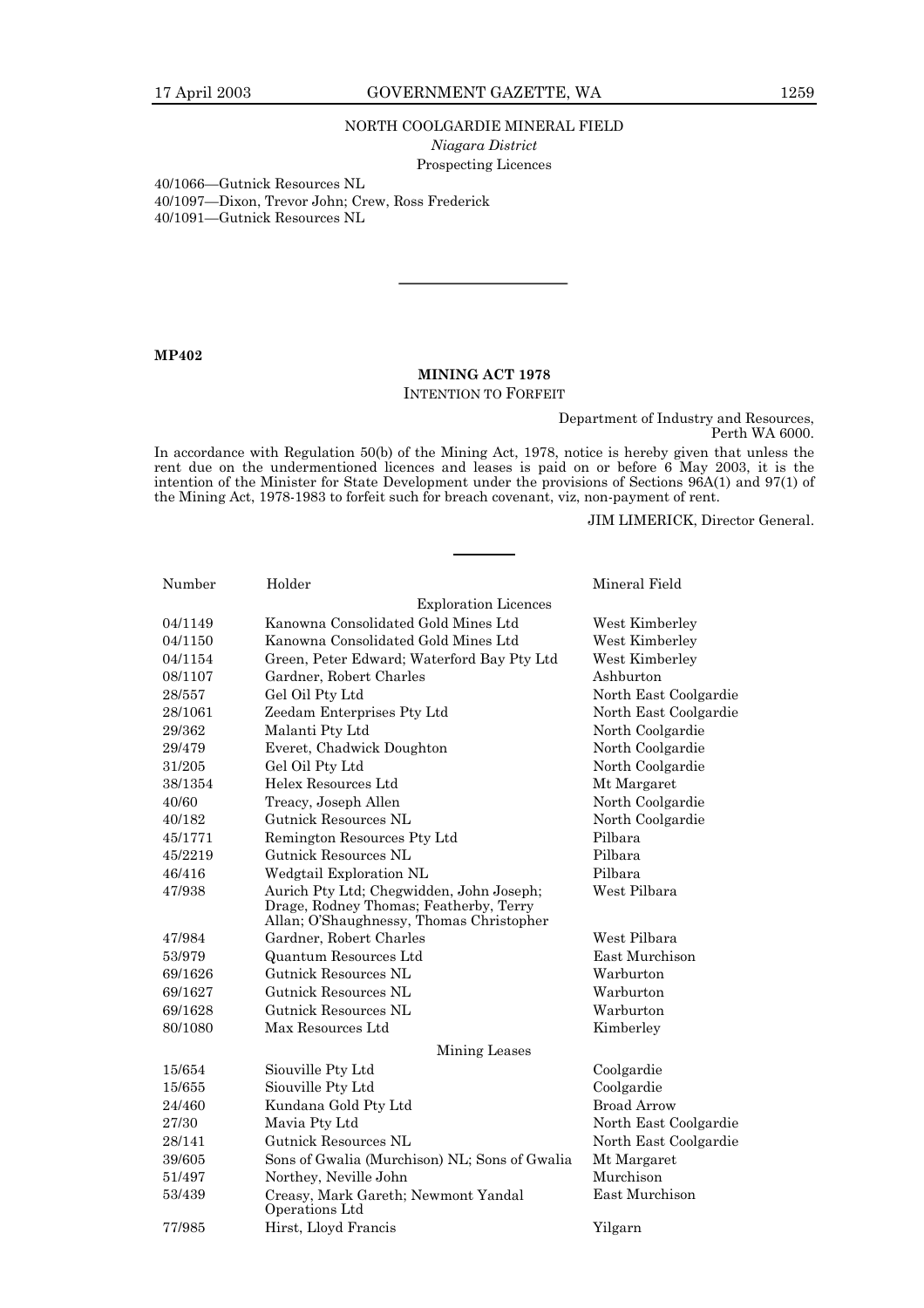#### **MP403\***

#### COMMONWEALTH OF AUSTRALIA

#### **PETROLEUM (SUBMERGED LANDS) ACT 1967**

#### VARIATION OF PIPELINE LICENCE

Pipeline Licence WA-2-PL held by Woodside Energy Ltd, Shell Development (Australia) Pty Ltd, Japan Australia LNG (MIMI) Pty Ltd, BP Developments Australia Pty Ltd, BHP Billiton Petroleum (North West Shelf) Pty Ltd and Chevron Texaco Australia Pty Ltd has been varied by instrument 1SL/02-3 to change the tie-in of the second trunkline and associated inter-field pipeline flow path as well as various changes to the inter-field pipeline specifications and parameters resulting from the tie in of the second trunkline with effect from 4 April 2003.

W. L. TINAPPLE, Director, Petroleum Division.

## **PREMIER AND CABINET**

**PC401\***

#### **INTERPRETATION ACT 1984**

#### MINISTERIAL ACTING ARRANGEMENTS

It is hereby notified for public information that the Governor in accordance with Section 52(1)(b) of the Interpretation Act 1984 has approved the following temporary appointment in the place of the Hon N D Griffiths MLC in the period 8 to 25 July 2003 (both dates inclusive)—

Minister for Racing and Gaming; Government

Enterprises, Goldfields-Esperance Hon J A McGinty BA Bjuris(Hons) LLB JP MLA.

M. C. WAUCHOPE, Director General, Department of the Premier and Cabinet.

## **PLANNING AND INFRASTRUCTURE**

**PI101**

#### *PRINTERS CORRECTION*

**TOWN PLANNING AND DEVELOPMENT ACT, 1928**

ADVERTISEMENT OF APPROVED TOWN PLANNING SCHEME AMENDMENT

*Shire of Donnybrook-Ballingup*

Town Planning Scheme No. 4-Amendment No. 35

Ref: 853/6/4/4 Pt 35

An error occurred in the notice published under the above heading on page 1173 of *Government* Gazette No. 54 dated Friday, 11 April 2003 and is corrected as follows. At page 1174 delete  $\degree$ 6.1716 $\degree$  appearing after 6.17.5 and insert  $\degree$  6.17.6  $\degree$ .

## **PUBLIC NOTICES**

**ZZ101**

#### **TRUSTEES ACT 1962**

DECEASED ESTATES

Notice to Creditors and Claimants

Creditors and other persons having claims (to which section 63 of the Trustees Act relates) in respect of the Estates of the undermentioned deceased persons are required to send particulars of their claims to me on or before the 18th May 2003, after which date I may convey or distribute the assets, having regard only to the claims of which I then have notice.

Dixon, Bernice Patricia, late of 22 Tedrake Street Willagee, died 28/3/03, (DE19733448EM13)

Graham, John Kenneth White, late of 9 Lane Street Collie, died 24/2/03, (DE19831631EM35)

Hanson, Margaret Mary, late of Walridge Country Estate Unit D6/45 Berkshire Road Forrestfield, died 2/4/03, (DE19621624EM32)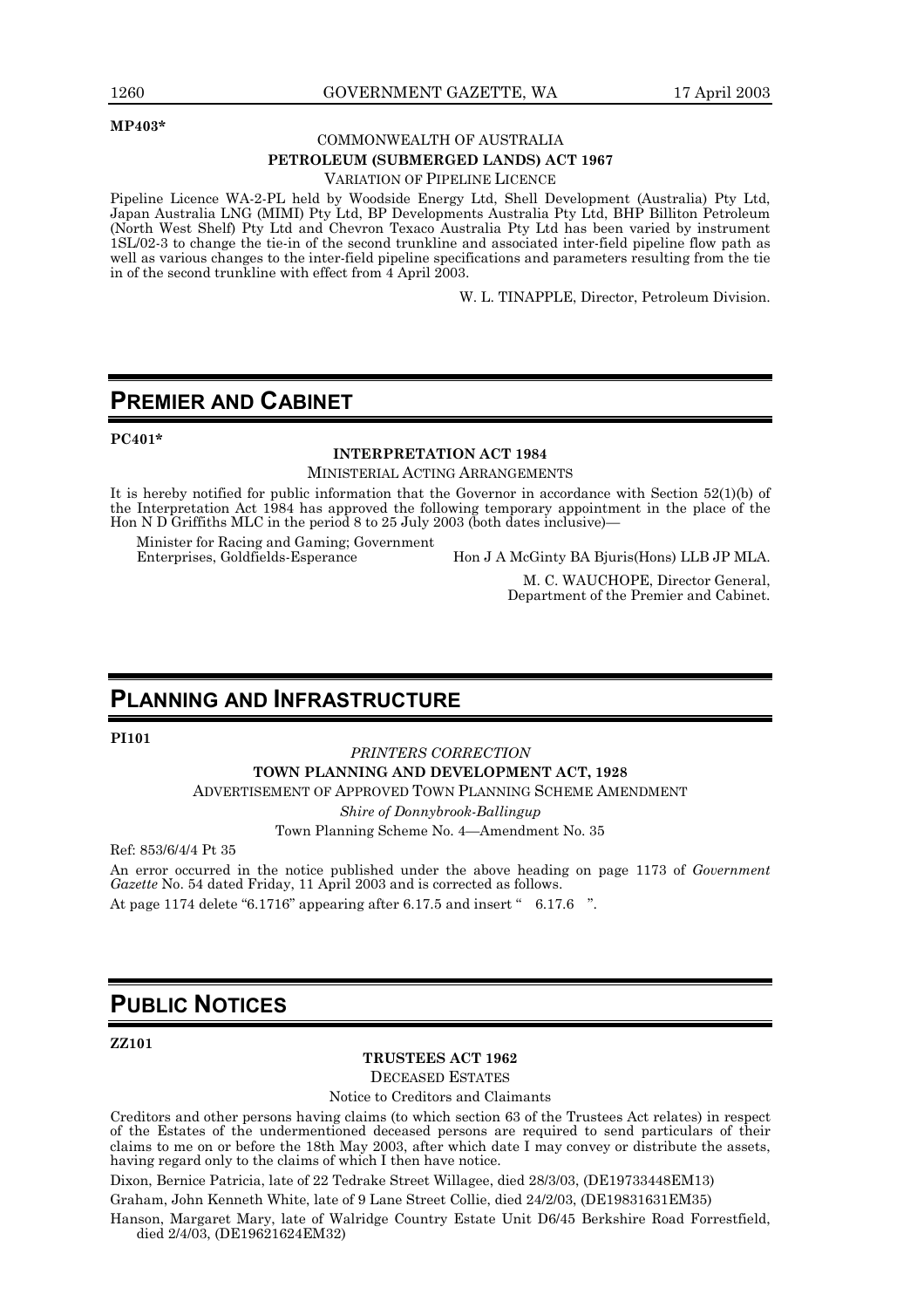Kajamut, Biddy also known as Biddu Kajamul, late of Numbala Nunga Nursing Home Sutherland Street Derby, died 22/8/2000, (DE30306114EM36)

Knox, Alice, late of 12 Barnes Way Mandurah, died 23/2/03, (DE19734387EM17)

Maslen, George William, late of Unit 59/171 Albert Street Osborne Park, died 7/3/03, (DE19850578EM16)

McKinley, John Robert Hamilton, late of 12 Whiteside Street Cloverdale, died 28/3/03, (DE19840838EM15)

Menhennett, Doris, late of Belgrade Retirement Village 423/55 Belgrade Road Wanneroo, died 29/3/03, (DE19883955EM15)

Oetelmans, Pieter Frans, late of Unit 9/100 South Street Fremantle, died 24/3/03, (DE20010764EM23)

Payne, Ethel Marguerita, late of Hamersley Nursing Home 441 Rokeby Road Subiaco formerly of 3 Clement Street Swanboume, died 22/3/03, (DE19792755EM32)

- Stuart, Heather, late of Brightwater Nursing Home Thomas Street Subiaco, died 16/6/02, (DE30262510EM17)
- Trevanion, Joan Kathleen also known as Kathy Travanion, late of Braemar Village Charlsey Street Willagee, died 6/4/03, (DE19992468EM17)

Whitwell, Jessie Elizabeth, late of 38 Cavendish Road Carnavon, died 19/3/03, (DE19934057EM34)

ANTONINA ROSE McLAREN, Public Trustee, Public Trust Office, 565 Hay Street, Perth WA 6000. Telephone 9222 6777.

#### WESTERN AUSTRALIA

## RETIREMENT VILLAGES ACT 1992

Price: \$15.05 counter sales Plus postage on 235 grams

## <u>óóóóóóóóóóóóóóóó</u> RETIREMENT VILLAGES REGULATIONS 1992

\*Price: \$4.80 counter sales Plus postage on 40 grams

\* Prices subject to change on addition of amendments.

WESTERN AUSTRALIA

## FREEDOM OF INFORMATION ACT 1992

\*Price: \$21.65 counter sales Plus postage on 300 grams

\* Prices subject to change on addition of amendments.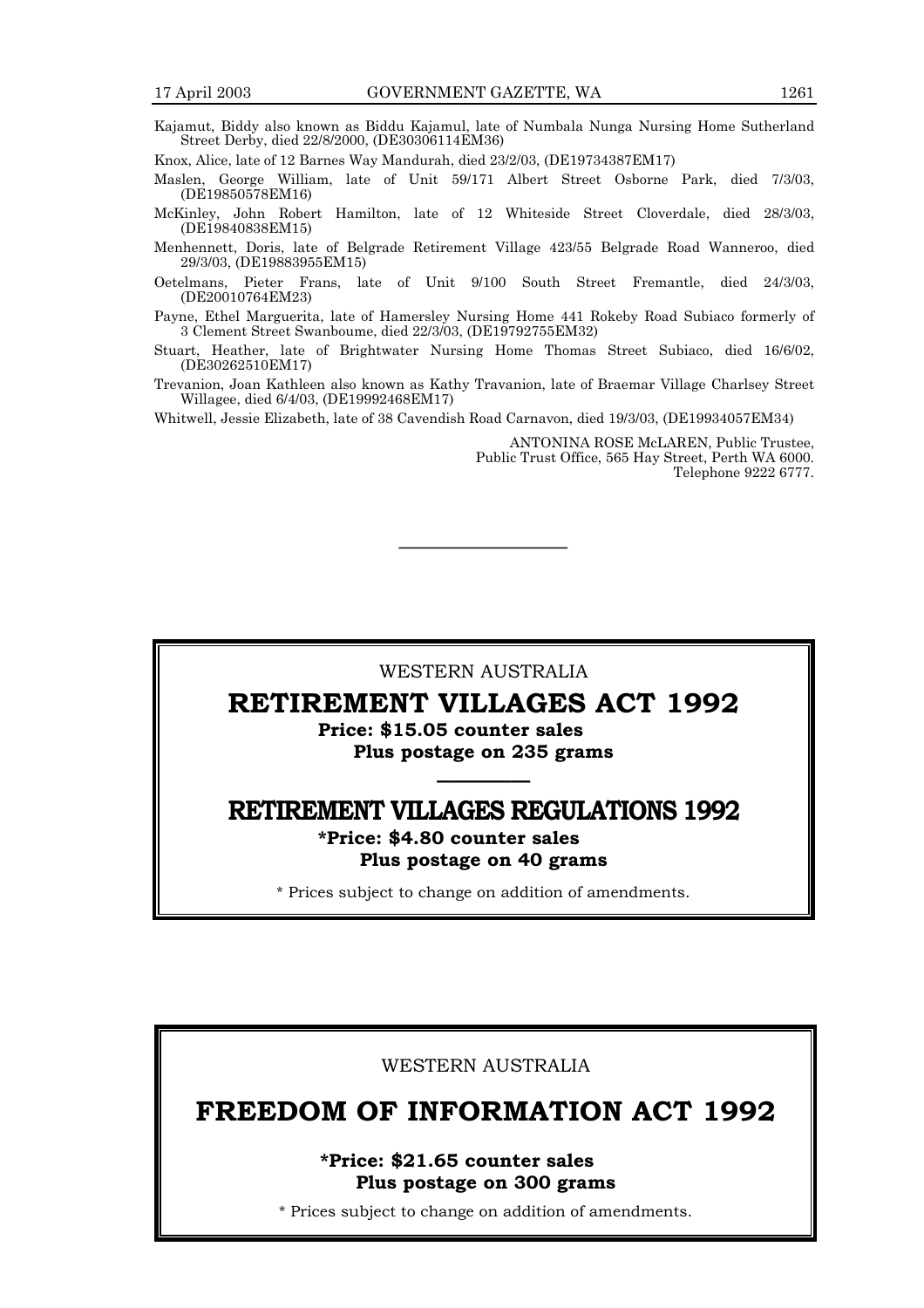# PERTH OBSERVATORY



THE W.A. SPECIALISTS IN ASTRONOMICAL RESEARCH & EDUCATIONAL ASTRONOMY Public Tours (day and night) Field Nights, Lectures Astronomical Information

> Astronomical Handbook Sun rise & set; Moon rise & set Legal advice Chronometer calibration Astronomical souvenirs

*SERVING WESTERN AUSTRALIA SINCE 1896*

# WALNUT ROAD, BICKLEY 6076 TELEPHONE 9293 8255 FAX 9293 8138 **ASTRONOMY IS LOOKING UP**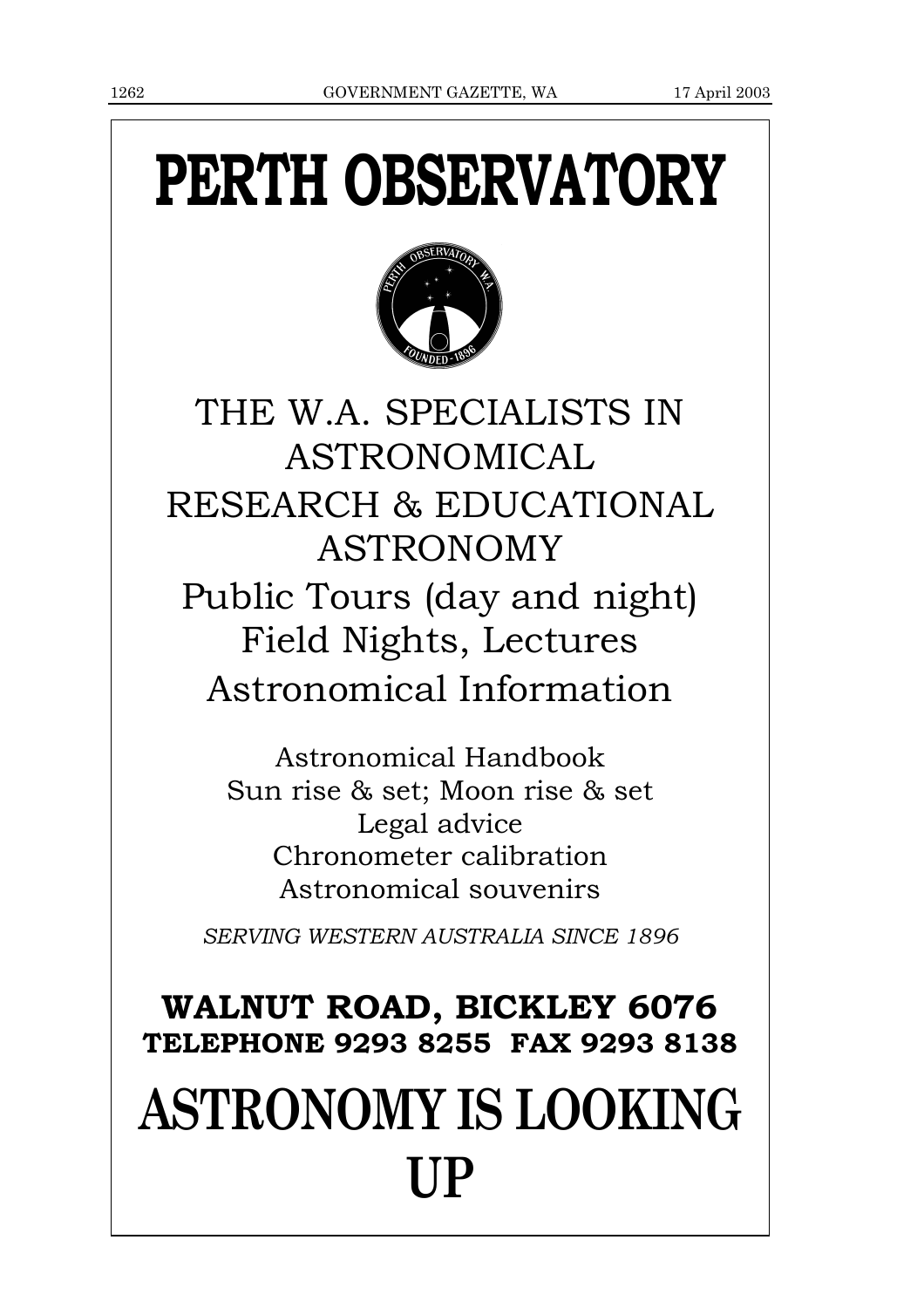

# **Go on-line toSafetyLine**